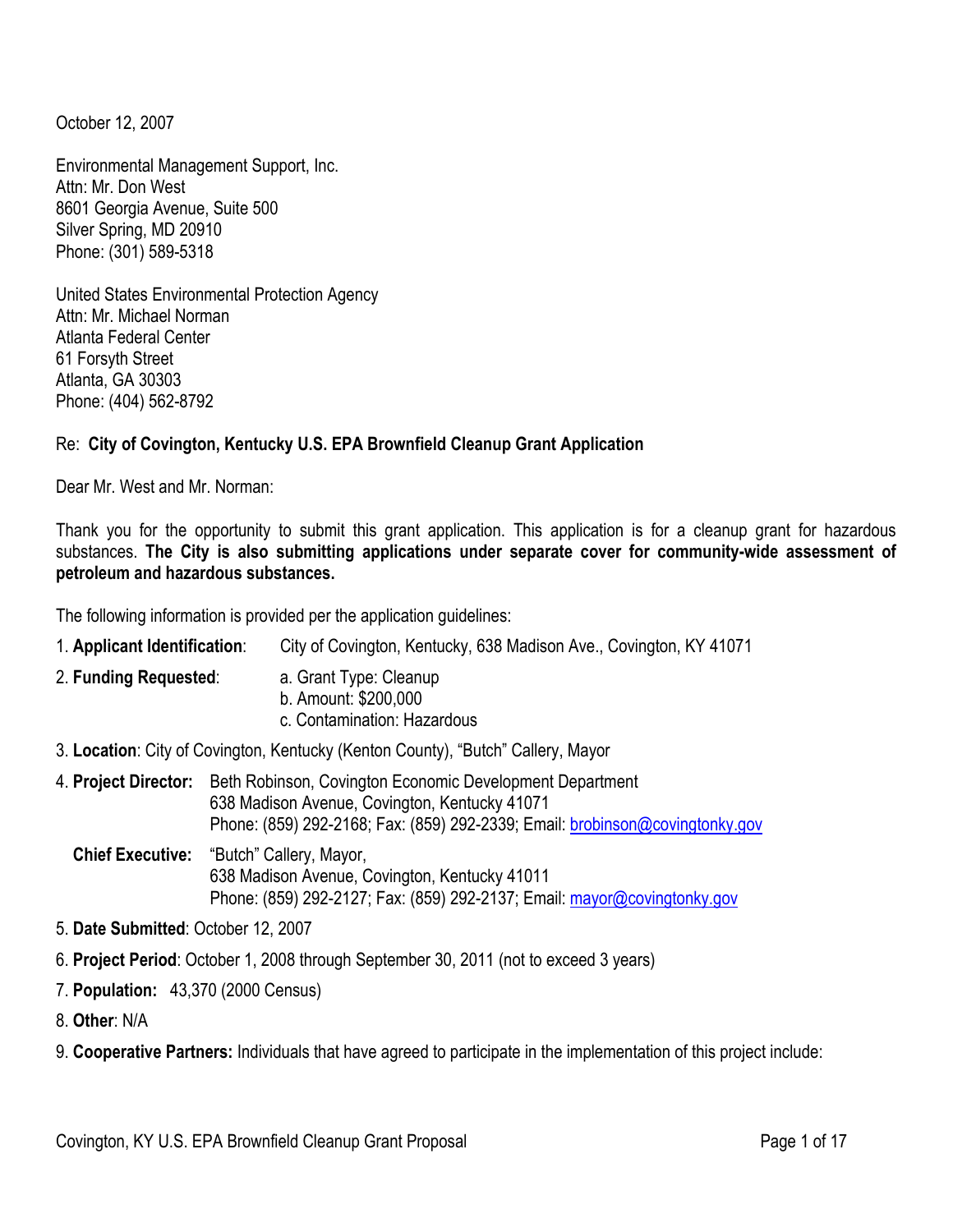| <b>Contact Name</b>                  | Phone        |
|--------------------------------------|--------------|
| Tom DiBello, Executive Director      | 859-491-2220 |
| Jack Moreland, Superintendent        | 859-392-1000 |
| Dennis Gordon, Director              | 859-331-8980 |
| Steve Divine, Director Env. Health   | 859-341-4264 |
| Neil Blunt, Advocacy Committee Chair | 859-431-1500 |
| Kerry Risner, President              | 859-421-2955 |
| <b>Terry Simpson, President</b>      | 859-743-4849 |
| <b>Bill Clark, Chairperson</b>       | 859-409-3483 |
| Marvin Wischer, President            | 859-261-1100 |
| Susan Barnett, Chairperson           | 859-468-4177 |
| Rick Ludlum, President               | 859-307-0209 |
| <b>Charles King, Vice President</b>  | 859-491-3608 |
| Raymond L. Kingsbury                 | 859-261-4052 |
| Faye Massey                          | 859-491-2220 |
|                                      |              |

**Project Description**: Since its inception, Covington, located at the confluence of the Ohio and Licking Rivers directly across from Cincinnati, has had a long, prosperous industrial and commercial heritage. However, a decline in the economy in the 1960s left the City with significant economic and environmental impacts resulting from the brownfields left behind by industry for the City to address. Today, according to the 2000 Census, about 15.5% of families and 18.4% of the population live below the poverty line, including 25.0% of those under age 18 and 13.4% of those age 65 or over. Covington has worked very hard to redevelop its valuable riverfront and downtown corridor. Indeed, some of its success can be attributed to the City's previous U.S. EPA Assessment grant (2000), which allowed for the assessment of over 20 acres of property and began the City's brownfields initiative.

Additional funds are sorely needed to further address these properties, complete cleanup activities and promote redevelopable areas to generate new economic investment. If awarded, the city intends to use cleanup funding to remediate the Former Donaldson Art Sign Company site, which has been used since the late 1880s as soap factory, oil works, and sign company. The City would like to return this idle and blighted property to a beneficial reuse and see the area as a great opportunity for redevelopment. Continued funding for cleanup of this site will help the City realize its goals of creating market-ready sites, increasing property values and revitalizing surrounding neighborhoods.

By receiving the funding assistance from the U.S. EPA, the City will be able to: 1) remove an extremely blighted eyesore and hazard to the community; 2) further define and eliminate threats to human health and the environment; 3) contribute to the reuse of existing vacant land; 4) reduce the demand for urban sprawl development; and 5) remove the stigma of environmental issues in order to create a market-ready site for redevelopment and community revitalization.

Thank you for your support of our application. Please do not hesitate to call us at (859) 292-2127 or (859) 292-2168 if we can provide any additional information or clarification on any issue.

Sincerely,

"Butch" Callery, Mayor **Beth Robinson, Economic Development**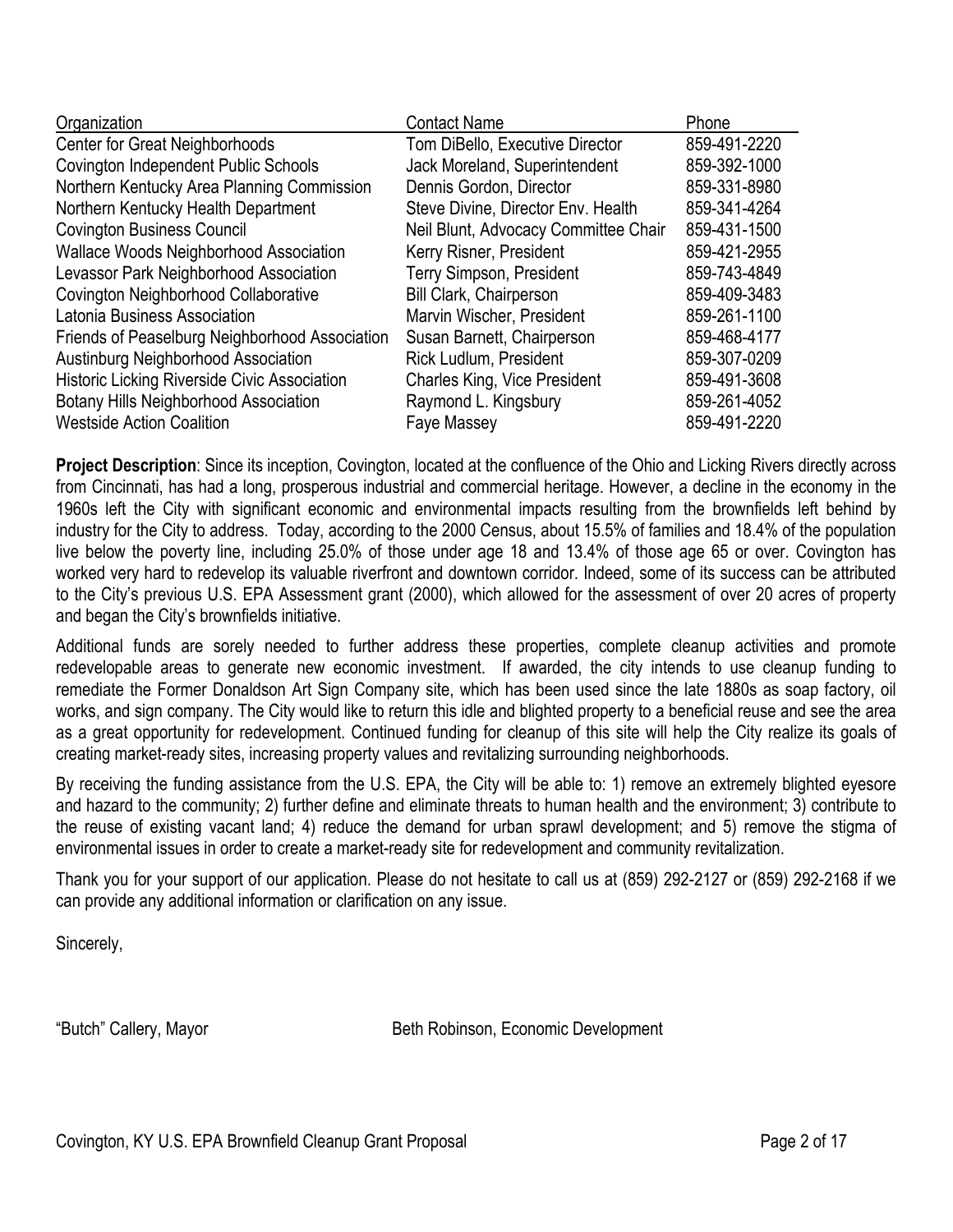#### **THRESHOLD CRITERIA**

#### *A. Applicant Eligibility*

The City of Covington is an eligible applicant as a general purpose of local government, in compliance with 40 CFR Part 31. The City and Kenton County currently own the subject property included in this application, the Former Donaldson Art Sign Company site located at 2125-2141 Donaldson Avenue, Covington, Kentucky. The City secure sole ownership of the property prior to June 30, 2008 and will maintain sole ownership until all cleanup work funded by the grant has been completed.

#### *B. Letter from the State*

A letter of support from the Kentucky Department of Environmental Protection is included as Attachment A.

#### *C. Site Eligibility and Property Ownership Eligibility*

*1. Basic Site Information.* (a) The site is named the Former Donaldson Art Sign Company; (b) The site is located at 2125 Donaldson Avenue, Covington, Kentucky; (c) The current owner of the site is the City and Kenton County.

#### *2. Status and History of Contamination at the Site*

- (a) The site is contaminated by hazardous substances.
- (b) The site is comprised of Areas A through D on Parcel No. 005-23-12-001.00. The earliest known uses include as Carnival Park and the Heckman & Company Soap Factory in 1884. The Property was occupied by the Wilburne Oil Works in 1909. From 1943 through 1965 the Gold Metal Oil Company occupied 2141 through 2141 Donaldson Ave. The Donaldson Art Sign (DAS) Company operated on the property from approximately 1912 through 1987. Since 1987 the site has been vacant.
- (c) Remedial actions and assessment activities were performed between 1988 and 1997 by U.S. EPA Region IV and under the direction of the Kentucky Department for Environmental Protection (KDEP) Department of Waste Management (KDWM) Superfund Branch. The remedial actions included the removal of polychlorinated biphenyl (PCBs) impacted soil, the removal of a heating oil Underground Storage Tank (UST) and impacted soils, and the removal of asbestos containing materials (ACM); the property file was closed by KDEP on November 17, 1997. Additional remediation is needed to address soils impacted with Chemicals of Concern (COCs) including: volatile organic compounds (VOCs), semi-volatile organic compounds (SVOCs), and metals, including cadmium, chromium and lead, above the U.S. EPA Region 9 Preliminary Remediation Goals (PRGs); and groundwater impacted with 1, 2-timethylbenzene and naphthalene.
- (d) Current environmental concerns include soils impacted with volatile organic compounds (VOCs), semi-volatile organic compounds (SVOCs), and metals, including cadmium, chromium and lead, above the U.S. EPA Region 9 Preliminary Remediation Goals (PRGs). Groundwater impacts include 1, 2-timethylbenzene and naphthalene. The COCs were released into the subsurface as the result of former rail spur operations, releases from ASTs and USTs, improper chemical storage/handling, and on-site painting operations. The extent of contamination was delineated during the Phase II ESA, by the installation of 30 soil borings and 8 groundwater monitoring wells. Eleven soil samples from these borings contained concentrations of Chemicals of Concern (COCs) that exceed the Region 9 Preliminary Remediation Goals (PRGs). The subsurface remediation will consist of the excavation, removal/disposal of approximately 400 tons of soils impacted with VOCs, SVOCs and metals above the Region 9 PRGs.

*3. Sites Ineligible for Funding.* (a) The site is not listed or proposed to be listed on the National Priorities List; (b) is not subject to unilateral administrative orders, court orders, administrative orders on consent, or judicial consent decrees issued to or entered into by parties under CERCLA; and (c) is not subject to the jurisdiction, custody or control of the United States government.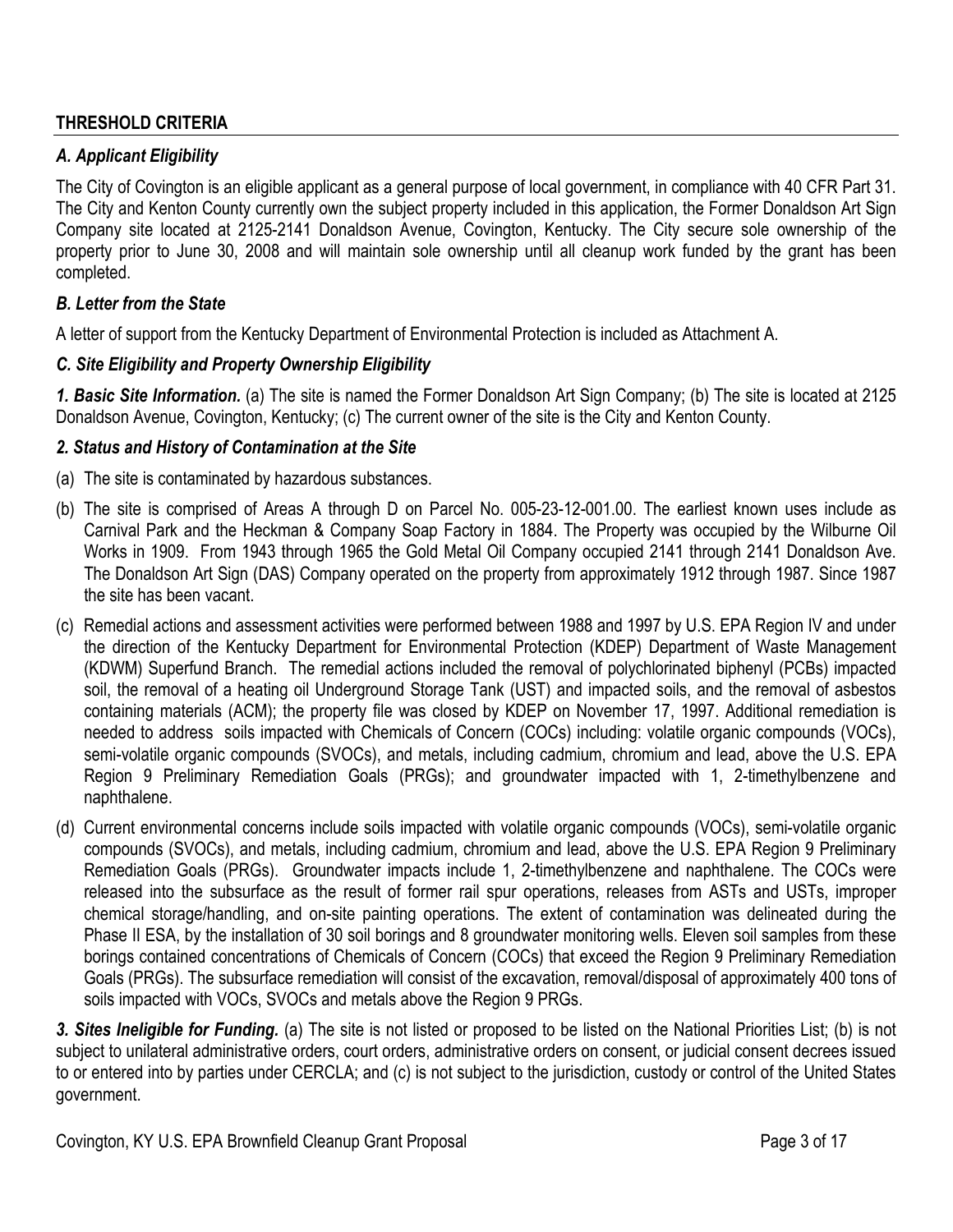*4. Sites Requiring a Property-Specific Determination.* The site does not require a property-specific determination. It is not subject to planned or ongoing CERCLA removal actions; it is not subject to unilateral administrative orders, court orders, administrative orders on consent, or judicial consent decrees and has not been issued a permit under Solid Waste Disposal Act, FWPCA, TSCA, or SDWA. The site is not subject to corrective actions under RCRA and is not a land disposal unit. It is not currently subject to remediation of PCBs under TSCA and no funding for remediation has been obtained from the LUST Trust Fund.

*5. Environmental Assessment Required for Cleanup Proposals.* A Phase I Property Assessment Report was completed for the site in accordance with ASTM E1527-00 on April 17, 2001 by SRW Environmental Services, Inc. (SRW). In addition, a Phase II Property Assessment Report was completed for the site by SRW on October 24, 2001. A preliminary Corrective Action Plan was prepared for the property by H.C. Nutting Company (HCN) on August 2, 2004.

6. Property Ownership Eligibility (CERCLA Section 107 Prohibition). The deed was conveyed over to the City and Kenton County in July 1999 by the Master Commissioner, with official conveyance on September 2, 1999. The City and County pressed the sale for back taxes and thus the City and County are both current owners of the site. The City completed the Phase I on the property on April 17, 2001 and a Phase II was completed on October 24, 2001. Thus, the City could be potentially liable as a current owner under CERCLA § 107. However, the City affirms that they are not potentially liable for contamination at the site under CERCLA § 107 as they meet the requirements of exclusion for state or local governments that involuntarily acquire property under CERCLA § 101(20)(D). The City will meet the required continuing obligations during their property ownership in order to maintain liability protection, including complying with any applicable land use restrictions and institutional controls; taking reasonable steps to stop and prevent releases and prevent or limit human, environmental and natural resource exposure to releases; providing full cooperation, assistance and access to authorized persons; complying with CERCLA information requests and administrative subpoenas; and providing legally required notices related to releases at the site.

*7. Enforcement Actions.* There are no known current enforcement actions for the Property. Assessment activities and remedial actions were performed by U.S. EPA Region IV and KDEP between 1986 and 1997. The KDEP property file was closed out on November 17, 1997.

# *8. Information on Liability and Defenses/Protections*

- (a) Information on the Property Acquisition: The City and County acquired the property on September 2, 1999 from the Donaldson Art Sign Company. It was jointly acquired by the City and County when, in July 1999, the Master Commissioner pressed the sale of the property for back taxes. The City and County fall under the CERCLA 101(20)(D) exclusion for state and local governments that involuntarily acquire property. While the City currently shares ownership of the property with the County, it is the intent of the City to secure sole ownership by June 30, 2008. The City affirms that it has no familial, contractual, corporate or financial relationships or affiliations with prior owners or operators of the property, including the Donaldson Art Sign Company.
- (b) Timing of Hazardous Substance Disposal: Hazardous substances were previously removed from the property under the direction of KDEP KDWM in the mid-1990s. The City affirms that it has not arranged for the disposal or transportation of hazardous substances to or from the Property.
- (c) Pre-Purchase Inquiry: An ASTM Phase I PA was completed on April 17, 2001 and a Phase II PA was completed on October 24, 2001 by SRW of Milford, Ohio. The property was conveyed to the City and Kenton County on September 2, 1999.
- (d) Post-Acquisition Uses: The Property is currently vacant and has been vacant since the City and County acquired ownership in 1999. The property has not been used by any persons or entities since it was acquired by the City and County. Regarding anticipated uses, the City has been in negotiations with an adjacent property owner who is interested in purchasing the property for redevelopment into office condos following cleanup.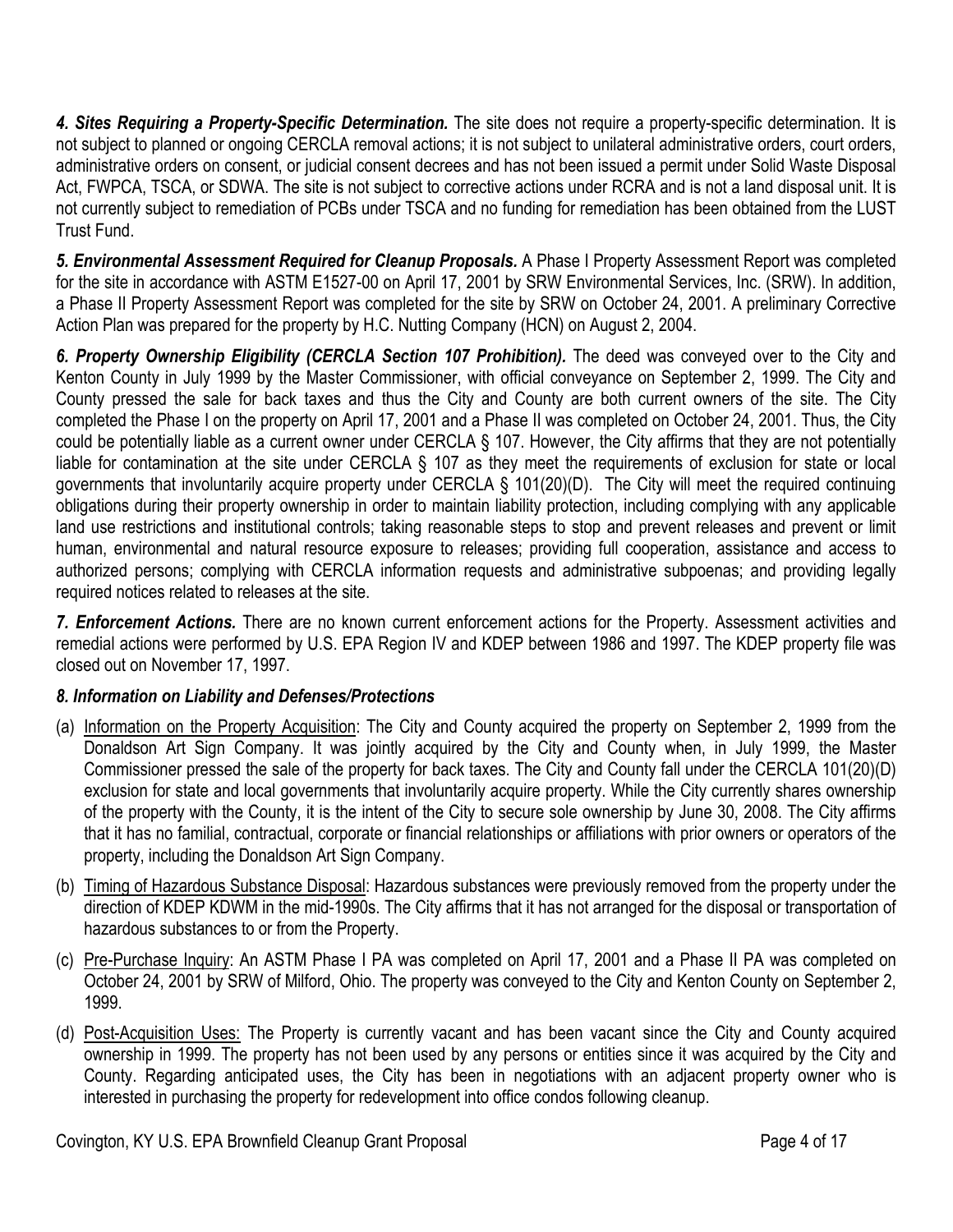(e) Continuing Obligations: Since acquiring the property the City has taken reasonable steps to stop continuing releases, prevent threatened future releases, and prevent/limit exposure to previously released hazardous substances. A Phase II Property Assessment Report was completed for the site on behalf of the City by SRW on October 24, 2001 and a preliminary Corrective Action Plan was prepared by H.C. Nutting Company on August 2, 2004. In addition, the City has placed a fence around the property to ensure site security, prevent vandalism, and prevent exposure to the site. The City is committed to remediating the site to applicable regulatory standards in accordance with the intended property reuse. Operations and Maintenance plans will be developed and administered to ensure that any engineering or institutional controls that are put in place as part of remedial measures meet all regulatory obligations. The City will initiate and assist with site cleanup by providing access. The City will also comply with all information requests and/or subpoenas issued in connection with the property and will provide all legally required notices.

### *D. Cleanup Authority and Oversight Structure*

*1. Cleanup Oversight.* All budget tasks under the contractual category will be completed in compliance with the Kentucky Department of Environmental Protection rules and regulations. Additional technical expertise will be required to conduct, manage and oversee the cleanup. The City will hire a qualified environmental professional consistent with the competitive procurement provisions of 40 CRF 31.36 and ensure this expertise is in place prior to beginning cleanup activities.

*2. Adjacent Properties.* Cleanup activities are not anticipated to affect any adjacent properties.

### *E. Cost Share*

The City is committed to the cleanup and redevelopment of this property and has allocated 20 percent of the proposed grant, or \$40,000, from the City's general fund to support the required cost share. An ordinance of support from the City was passed on October 9, 2007 providing the commitment for these funds (Attachment C).

### **RANKING CRITERIA**

### *A. Cleanup Grant Budget*

The City is requesting a grant in the amount of \$200,000 and is not requesting a waiver for the \$40,000 cost match. All budget tasks under the contractual category will be performed by a qualified environmental consultant under the Kentucky brownfield program.

### **Cleanup Grant Budget**

| <b>Budget</b><br>Categories | Task 1:<br>Risk Assessment /<br><b>Remedial Action</b><br>Project Plan /<br><b>HASP</b> | Task 2:<br>Subsurface<br><b>Remediation</b> | Task 3:<br>Remediation<br>Monitoring and<br><b>Remedial Action</b><br><b>Completion Report</b> | Task 4:<br>Remedial Planning<br>and Design | Total   |
|-----------------------------|-----------------------------------------------------------------------------------------|---------------------------------------------|------------------------------------------------------------------------------------------------|--------------------------------------------|---------|
| Personnel                   |                                                                                         |                                             |                                                                                                |                                            |         |
| Travel                      |                                                                                         |                                             |                                                                                                |                                            |         |
| Equipment                   |                                                                                         |                                             |                                                                                                |                                            |         |
| <b>Supplies</b>             |                                                                                         |                                             |                                                                                                |                                            |         |
| Contractual                 | 20,000                                                                                  | 111,000                                     | 104,000                                                                                        | 5,000                                      | 240,000 |
| Other                       |                                                                                         |                                             |                                                                                                |                                            |         |
| Total                       | 20,000                                                                                  | 111,000                                     | 104,000                                                                                        | 5,000                                      | 240,000 |

Task 1: Remedial Planning and Design. The City will complete a Remedial Action Project Plan (RAPP), to be performed by an experienced environmental consulting firm in accordance with applicable KDEP and U.S. EPA requirements. As part of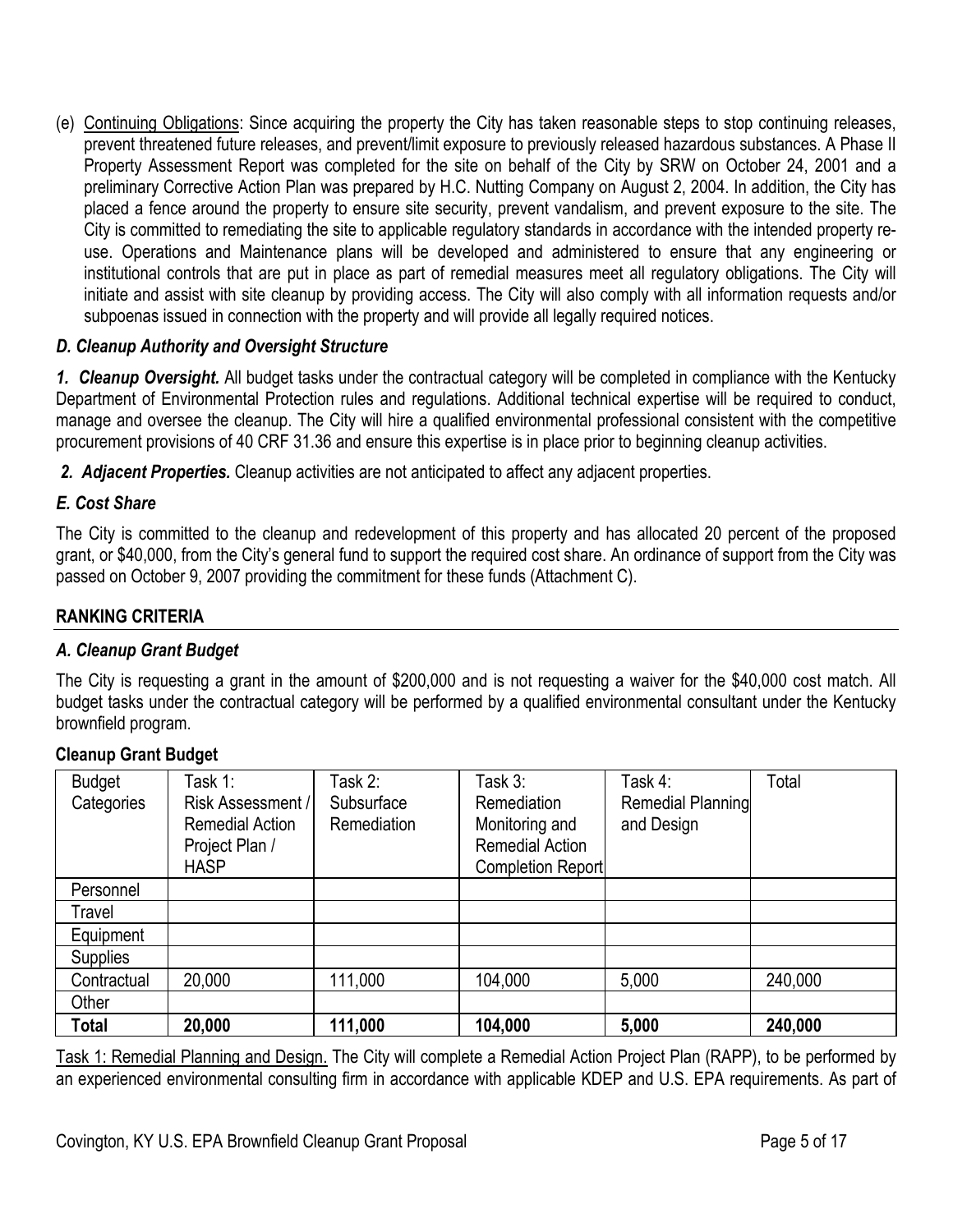the RAPP, a Human Health Risk Assessment will be performed to further develop site-specific clean-up standards. Remedial cost estimates will be prepared and request for proposals and subcontractor selection tasks will also be performed under this task. In addition, a project-specific Health and Safety Plan (HASP), to be included as part of the cleanup, would fall under this task.

Task 2: Subsurface Remediation. The subsurface remediation will consist of the excavation and removal/disposal of approximately 400 tons of soils impacted with VOCs, SVOCs and metals above the Region 9 PRGs. The soils will be removed from nine "hot spot" locations located on the property. Prior to backfilling, verification samples will be collected in accordance with KDEP and U.S. EPA requirements.

Task 3: Remediation Monitoring and Remedial Action Completion Report. To evaluate successful remedial results and to ensure compliance with groundwater standards, an additional downgradient MW-9 will be installed on-site. The qualified environmental firm will perform semi-annual groundwater monitoring from the nine property monitoring wells for three years. A status report will be prepared and submitted to KDEP following each sampling event. Following completion of the site monitoring and confirmation of compliance with applicable standards, a Remedial Action Closure Certification/Completion Report will be prepared for submittal to the KDEP.

Task 4: Community Involvement and Outreach, Programmatic Expenses, and Travel. Several meetings with the public at various steps in the project will be required. This task also includes funds for programmatic activities including: set up and provision of notice for public meetings; presentations to explain the cleanup to neighborhood representatives and other affected parties; preparation of brochures and other printed program materials; and travel to brownfield-related meetings with Kentucky DEP, U.S. EPA, and other project partners.

The City understands that there are additional costs associated with implementing a grant and will commit to providing the costs for legal fees associated with access agreements, staff time to administer the grant, conducting bidding activities for the procurement of a qualified environmental consultant, overseeing consultants and contractors, and staff participation in public involvement meeting and meetings with Kentucky DEP and U.S. EPA staff.

# *B. Community Need*

*1. Target Community Description.* The City of Covington is located in the northeastern portion of Kenton County, Kentucky, directly across the Ohio River from Cincinnati, Ohio. It is the fifth most populous city in Kentucky and is one of two county seats in Kenton County. Covington is located at the confluence of the Ohio and Licking Rivers. Covington is part of the Cincinnati-Northern Kentucky metropolitan area and is separated from Cincinnati by the Ohio River and from Newport by the Licking River. Covington is located just south of the Ohio River, the actual dividing line between North and South, and the Mason-Dixon Line. Historically one of the most influential cities in the state, this region was key in the movement of slaves to freedom in Ohio, and many of the area's towns were important stops on the Underground Railroad. In its infancy, most of the commerce in Covington was connected with the rivers that formed the northern and eastern boundaries of the city. Because the Kentucky side of the Ohio River was relatively shallow compared to the Ohio side of the river, Covington was never able to develop its riverfront as a viable public landing for boats and steamships, which instead moored on the Cincinnati side of the river, where steamship building facilities were located. Major manufacturing began in the early 1800s along the City's Riverfront, including a cotton factory, rolling mill and nail factory. Covington's history can be seen in its aging housing stock; the City ranks second in the state behind only Louisville with 21 historic districts.

As of the 2000 Census, there were 43,370 people, 18,257 households, and 10,132 families residing in the city. The population density was 3,301 persons per square mile. There were 20,448 housing units at an average density of 1,556 houses per square mile. The racial makeup of the city was 87.05% White, 10.14% African American, 0.24% Native American, 0.34% Asian, 0.03% Pacific Islander, 0.63% from other races, and 1.57% from two or more races. Hispanic or Latino of any race comprised 1.38% of the population. There were 18,257 households out of which 28.8% had children under the age of 18 living with them, 34.3% were married couples living together, 16.5% had a female householder with no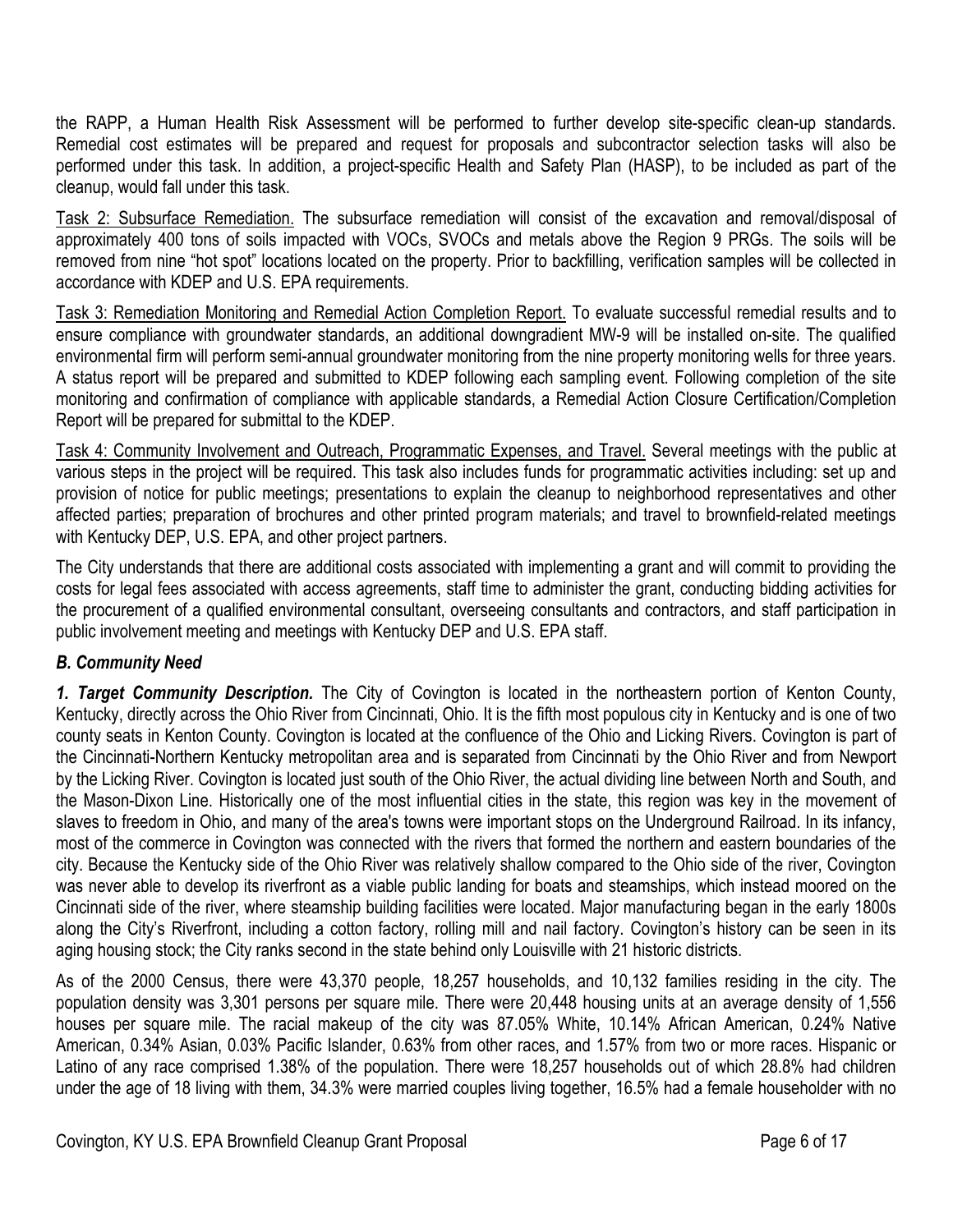husband present, and 44.5% were non-families. 36.5% of all households were made up of individuals and 12.0% had someone living alone who was 65 years of age or older. The average household size was 2.31 and the average family size was 3.08. The age distribution of the City's population includes 25.9% under the age of 18, 10.0% aged 18 to 24, 33.3% aged 25 to 44, 19.0% aged 45 to 64, and 11.9% aged 65 years of age or older. The median age was 33 years. For every 100 females there were 95.9 males. For every 100 females age 18 and over, there were 92.0 males. The median income for a household in the city was \$30,735, and the median income for a family was \$38,307. Males had a median income of \$31,238 versus \$24,487 for females. The per capita income for the city was \$16,841. **About 15.5% of families and 18.4% of the population live below the poverty line, including 25.0% of those under age 18 and 13.4% age 65 or over.** 

Since the late 1950s, when the City's population peaked at 64,275, Covington has struggled to compete with the explosive growth of suburban Northern Kentucky. Between 1960 and 1990, Covington's population significantly declined and many local businesses closed or relocated as a result. Illustrative of the serious economic conditions facing the city, the U.S. Department of Housing and Urban Development (HUD) placed Covington on the "most distressed city" list in the late 1970s. Since that time, the City has worked hard to attract new investment into the City. Today, Covington's population has stabilized and the city is experiencing renewed interest in its downtown area. Young professionals and mid-aged people are now moving back to the City in rehabilitated historic homes and infill housing. The City has created an Arts & Technology District in an attempt to attract creative professionals to live and work downtown. Over the past decade, Covington has also experienced significant investment along its riverfront area with the development of the RiverCenter Complex which includes an Embassy Suites Hotel, Marriott Hotel, the Courtyard by Marriott, and over a dozen new businesses, including Ashland Oil and Omnicare, in the Class A office complex. The development of an industrial park in South Covington has brought in employers such as Atkins & Pearce, Esco Corp., White Castle Distribution Center, Club Chef, and Fidelity Investments, creating more than 3,800 new jobs in the city. Despite these gains, however, funding is needed to make additional reinvestment. Cleanup funding would help to support and continue the City's redevelopment momentum.

*2. How will the target community benefit from grant funds?* By receiving funding assistance from U.S. EPA, potential risks to human health and the environment can be further identified and quantified. In addition, redevelopment planning can be completed to eliminate, minimize, or mitigate against these risks, while returning the subject property to a beneficial or more suitable use. Not only will sensitive populations of our area directly benefit from the health risk identification and potential reduction of environmental threats, the redevelopment of the DAS property will help the City turn the corner on environmental justice issues. The environmental remediation work envisioned in this proposal will provide needed public health information, heavily-weighted toward the impacts on some of our region's most sensitive populations. Through our brownfield program, including real estate development and community outreach efforts, the City and its partners are working toward bridging the economic gaps between the significantly disadvantaged populations and lesser impacted communities in the region. The propsed cleanup will eliminate the specter of contamination that discourages investment on this brownfield site and the surrounding neighborhood. U.S. EPA funds will aid the City to continue the momentum of its efforts to: 1) increase the local tax base; 2) facilitate job creation; 3) utilize existing infrastructure; 4) encourage the reuse of built land vs. the development of undeveloped, open land and greenspace; and 5) improve measures to protect human health and the environment. U.S. EPA funding will help to attract residents and visitors and act as a catalyst for the Covington Strategic Plan and revitalization of the entire city. By receiving cleanup funding from U.S. EPA, the City will be able to: 1) remove an extremely blighted eyesore and hazard to the community; 2) further define and eliminate threats to human health and the environment; 3) contribute to the reuse of existing vacant land; 4) reduce the demand for urban sprawl development; and 5) remove the stigma of environmental issues in order to create a market-ready site for redevelopment and community revitalization.

*3. Characterize the impact of brownfields on the City:* Brownfields have had significant *economic impacts* on the City of Covington and funds are badly needed to assess properties and promote redevelopment areas to generate new economic investment in the City's business climate. The City intends to use funding to assess, characterize and prioritize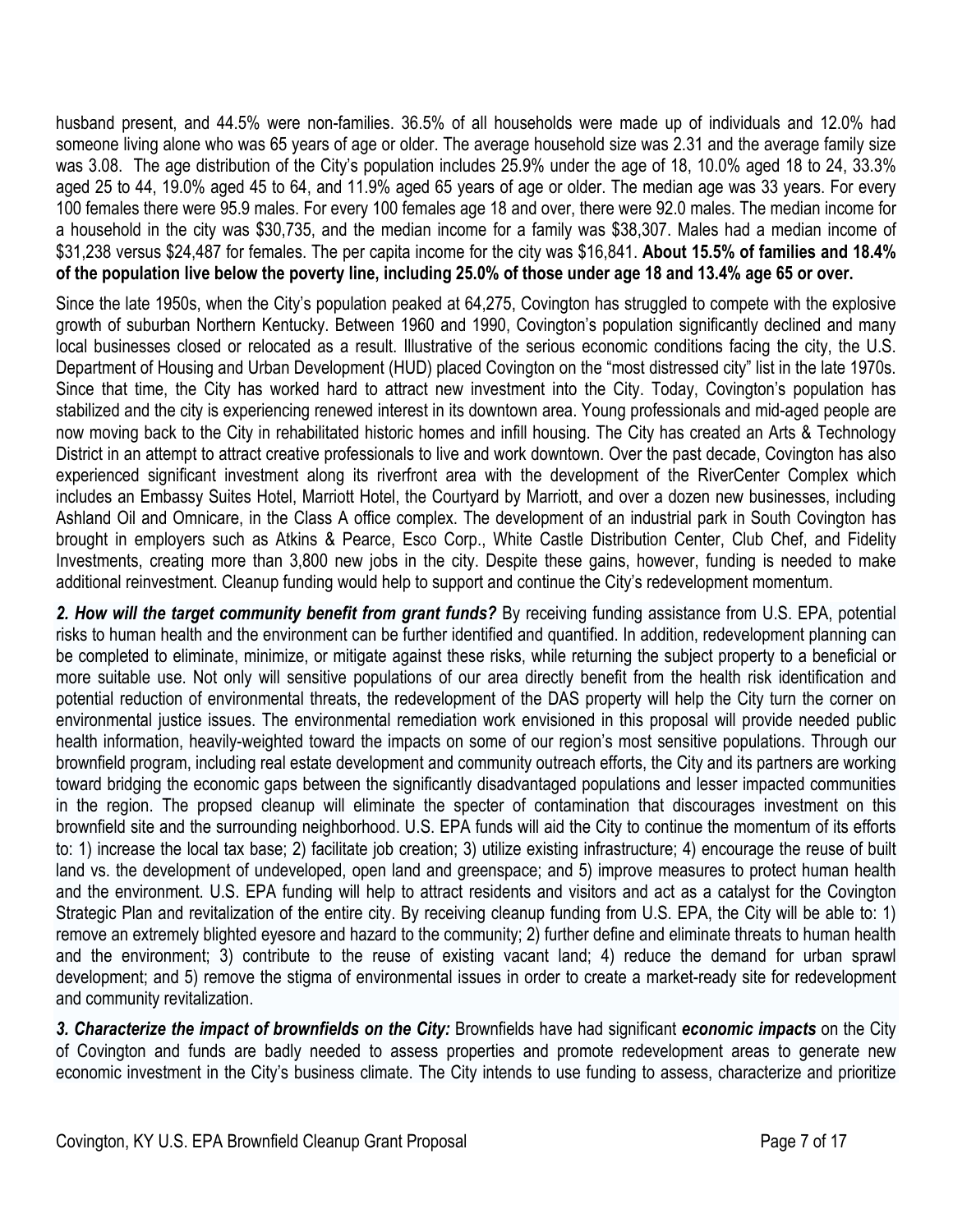multiple sites that meet the federal definition of brownfields and are determined eligible by U.S. EPA in two key areas: the **River District Revitalization Area** and the **Covington Downtown Commercial and Arts District Area**.

Over the past several decades, the prime developable land in Covington has been consumed, leaving industries and factories with no opportunities to expand their operations. Companies have been forced to merge with larger firms or relocate to the suburbs. Additionally, to protect residents, the city adopted a zoning code in 1930 that required industrial properties to "down-size" near residential neighborhoods. The combination of these two situations has created a flight to the suburbs by both industry and residents who could afford to relocate. Covington has been left with deteriorating, vacant and potentially contaminated properties.

According the City's Finance Director and City's Comprehensive Annual Financial Report, the economic impacts of lost revenue from brownfields (including lost income taxes and net profit taxes collected by the City) have been significant over the past years. The City is heavily dependent on the payroll and net profit taxes of businesses within City limits for its revenue. Covington currently has only a 2.5% payroll tax for employees working in the City and a net profit tax of 2.5%. Idle, vacant property and companies that have closed hurt these revenues. In the 2006-07 Fiscal year (ending June 30, 2007), City payroll taxes collected were approximately \$21.6 million and net profit taxes collected were \$2.9 million Combined, these \$24.5 million are a very large portion of the City's General Fund Revenue, which totals \$43 million.

Despite the City's ability to recapture additional revenues, which have increased in the last 2-3 years, City expenses have also increased. One example of this is the pension costs for uniform positions (police and fire). In 2005, the City was required by the state retirement system to contribute 22.08% (or \$3.1 M) of these employees' salary to their pension fund. For 2008, the City is required to pay 33.87% (or \$4.6 M) of their salary to the pension fund. The City has seen similar increases in health care rates for City employees. In 2005, the City spent \$4.6 million in health care costs and in 2008, that cost is expected to be \$5.5 million. A significant sign of this impact on our economy can be seen in our general fund balance (total revenue minus total expenses). Bond rating agencies and Government Financial Officers recommend retaining 5% of total revenues as an indication of financial status and capability. For Covington, this would equate to \$2.2 million (or 5% of \$43 million). In 2005, our retained earnings were only \$235,000 – a direct result of withdrawing from our saved retained earnings due to lack of revenue taxes to cover expenses. In 2006, we cut 10 city staff positions so as not to be in default.

Without additional funds from the revitalization of brownfields that would result in revenues, we may face state or county financial watch in the coming years to formulate a plan to withdraw from this structurally unbalanced revenue and expense crisis. Therefore, if substantial new economic development does not occur, and income tax revenues do not increase to accommodate for increased expenses, the City will be severely hampered in its growth and progress. To spur economic development while restoring and rehabilitating the City's more impoverished neighborhoods, potentially contaminated sites and designated brownfields need to be addressed and remediated.

Although the City is experiencing renewed private sector interest and investment, Covington faces many challenges as it moves forward into the future. First, Covington's residents lag behind the region in educational attainment. According to 2002 Census data, 6.75% of the City's residents over the age of 25 have obtained a Bachelor's Degree compared with about 13% for the Cincinnati MSA. Covington also has higher number of 25+ year old residents without a high school diploma (about 18%) compared with the region (about 12% of the Cincinnati MSA). Furthermore, given the lower level of educational attainment, Covington residents generally have lower incomes than the region as delineated below:

|                               | Covington   | Kenton Co.  | State of KY | Cincinnati MSA |
|-------------------------------|-------------|-------------|-------------|----------------|
| 2000 Average Household Income | \$40,879.00 | \$55,835.00 | \$45,277.00 | \$58,360.00    |
| 2000 Per Capita Income        | \$17,094.00 | \$21.910.00 | \$17,807.00 | \$22,833.00    |
| 2000 Median Household Income  | \$31,656.00 | \$44,092.00 | \$33,831.00 | \$44,327.00    |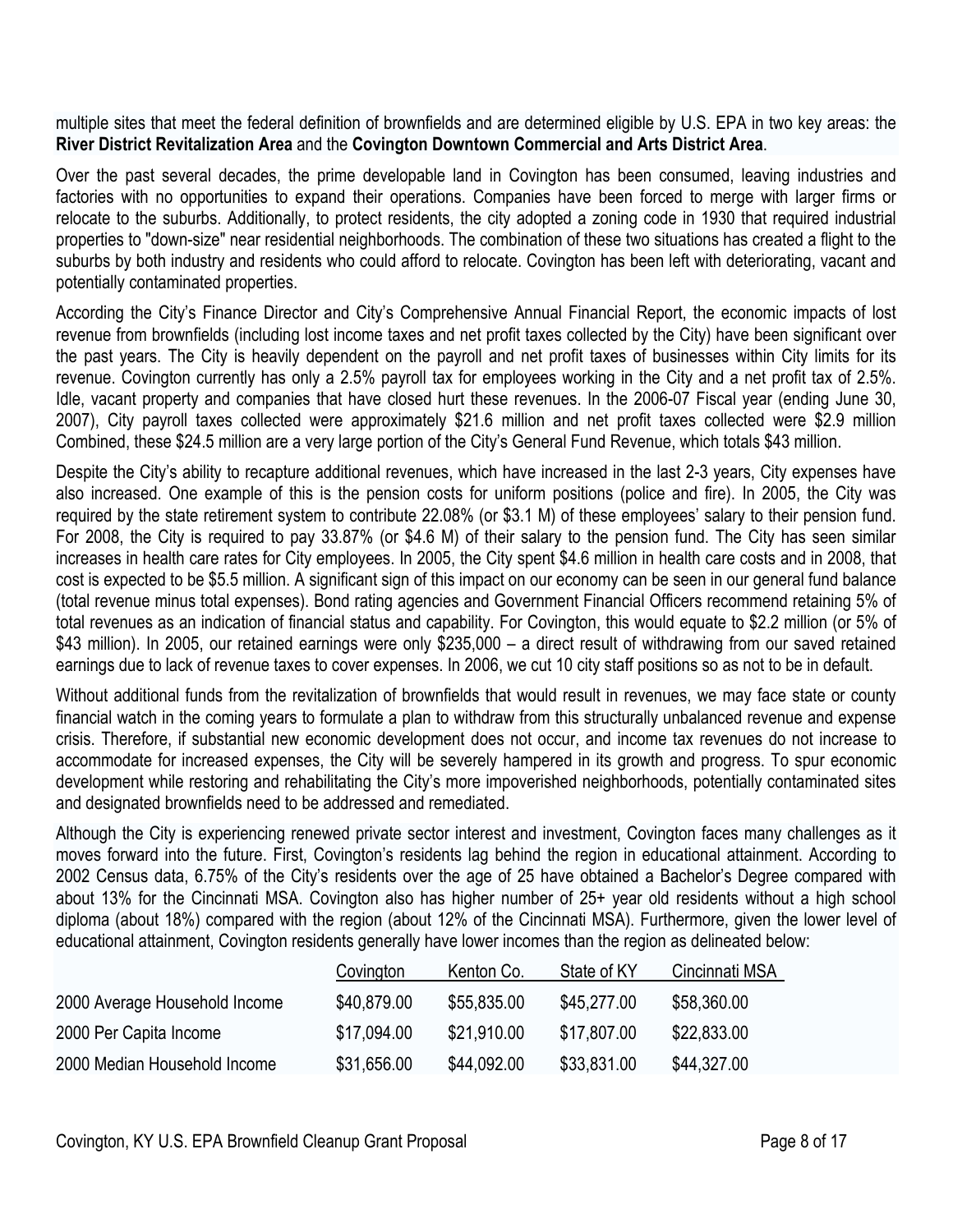Covington's resident population is fairly diverse in terms of employment with a lower than average (as compared to the surrounding areas) percentage of people in managerial and professional occupations and a higher than average number of manual labor/service oriented positions. The City's minority and low income populations are concentrated in the northern portion of the city where most of the brownfield sites are located. Of the total population, about 10% of Covington's residents are African American, representing the largest concentration of this population in Kenton County. The County's African American population is 3.5% according to the latest census. The highest percentage of minorities in Covington lives in Census Tract 671 where the African American population makes up 57% of the total. The other Census Tract with a minority concentration is Tract 651 where the African American population makes up 22% of the total. The median household incomes for Tract 671 and Tract 651 are \$20,678 and \$25,021 respectively, reflecting a much lower income than the City as a whole (\$31,656). Covington has also experienced a dramatic growth in Hispanics living in the City. Between 1970 and 2000, the number of Hispanics increased by 77% from 135 to 600. This exceeds the 61% increase in the Cincinnati MSA and a 68% increase in Kenton County, but is less than the 84% increase experienced statewide. The majority of the City's Hispanic population resides in the northern portion of the city; with the largest percentage found in Census Tracts 671 and 603.

While Covington has experienced success in attracting investment into the city, many of the city's poorest residents remain in the city's central area and reinvestment is inhibited by contaminated sites that require clean up to induce redevelopment. The City hopes to fund cleanup projects in economically challenged neighborhoods where there are lower than average income levels. Remediation of brownfield sites for commercial/industrial redevelopment could potentially increase the number of jobs available to members of the community and the conversion of brownfields to green space would increase neighboring property values and lead to private and public investment. Regardless of the end use, the remediation of contaminated sites will improve the health and safety of Covington residents.

Brownfields have a number of serious *environmental and health impacts* to residents of Covington:

- 1. Covington purchases potable water from the Northern Kentucky Water District. The Water District has a water intake between the cities of Covington and Taylor Mill along Licking River, which transects Covington on the East. The Licking River intake supplies water to the Taylor Mill Water Treatment Plant which serves the western portion of Northern Kentucky Water District, including the City of Covington. Approximately 20% of the NKWD customers (~37,000) are served by the Taylor Mill WTP. Several brownfields in Covington are located adjacent to the Licking River near the water intake and could potentially impact water quality.
- 2. Banklick Creek is a shallow, highly meandering waterway that flows eastward through Kenton County, over a distance of 11 miles, flowing through Covington from east to west and emptying in to the northward-running Licking River. Banklick Creek is considered an impaired water body, since it has been impacted by pollution sources and does not meet its designated use requirements for aquatic life and swimming. Such streams are listed on Kentucky's 303(d) list, a list updated every two years to provide priority ranking and targeting of waters for allocation of pollutant loadings under USEPA's Total Maximum Daily Load (TMDL) program. Water quality monitoring conducted in the 1990s confirmed that Banklick Creek does not meet water quality standards primarily due to high levels of fecal coliform and low levels of dissolved oxygen. Sources of impairment include hydromodification, urban runoff, CSOs, sanitary sewer overflows (SSOs), and upstream agricultural runoff.
- 3. Brownfields pose a health threat and blighting influence to low income neighborhoods because of their location in areas of historic disinvestment. The remediation of certain brownfield areas within the City of Covington would yield marked improvements on several communities denoted as CDBG-eligible.
- 4. Health and safety risks are present from the deteriorating condition of the structures, which invite crime. Additionally, the presence of petroleum and/or hazardous substances in soil and groundwater, as well as asbestos, solvents and other potential concerns present in the brownfields may exceed the standards for cleanup and redevelopment.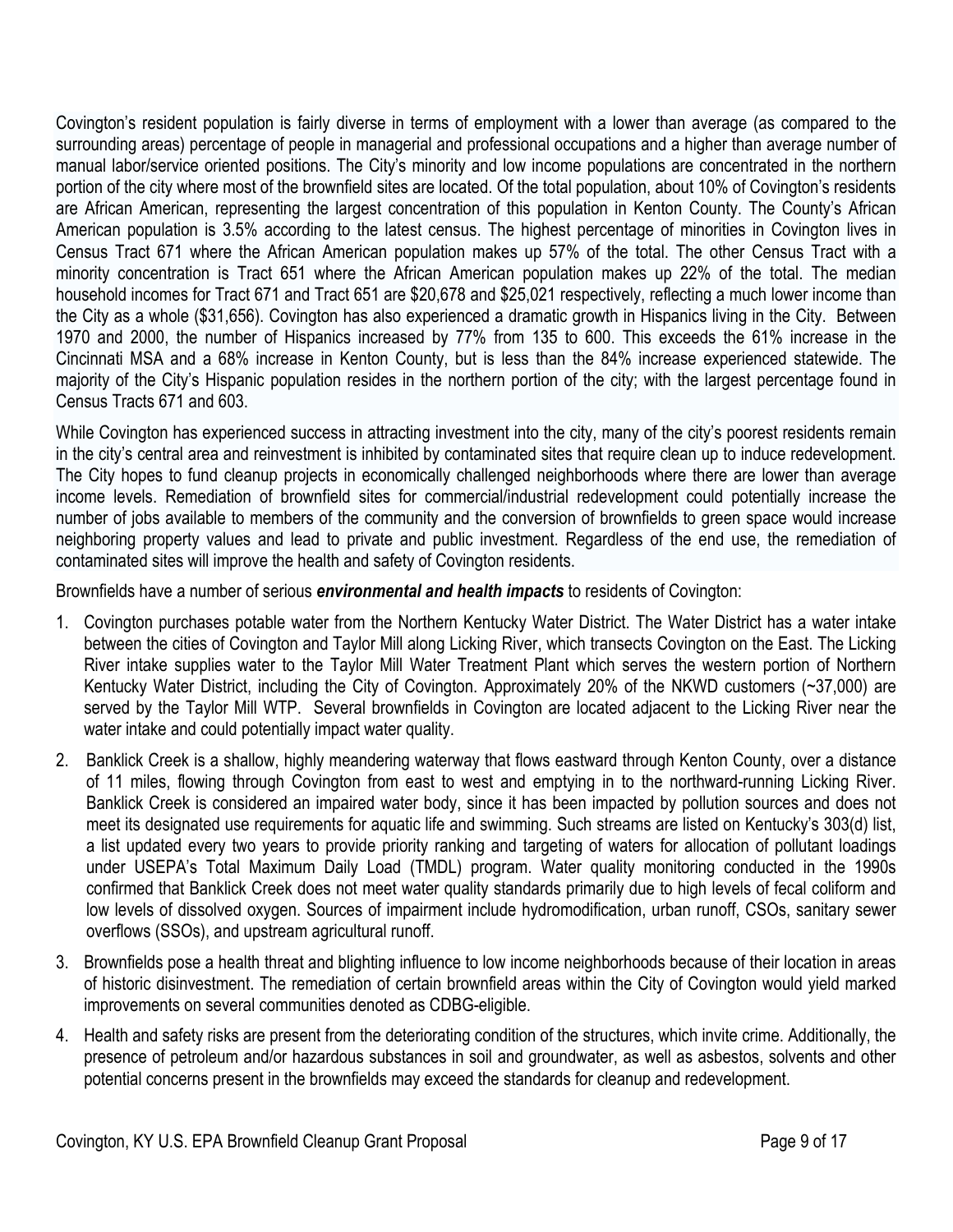5. Environmental health risks were found in soil and groundwater at the DAS property during previous Phase I and II environmental assessments. Further cleanup funding will allow for the completion of additional remedial planning cleanup and redevelopment at this site.

#### *C. Sustainable Reuse of Brownfields*

*1. To what extent will the grant prevent pollution and reduce resource consumption.* The City is working towards incorporating strategies into our ordinances and putting together a brownfield redevelopment handbook. The handbook would be required to be used by developers who are partnering with the City on brownfield redevelopment projects and would be available to guide private parties making the venture on their own. Guidelines that would be located in the handbook would include but not be limited to: preservation of existing landscape elements such as wooded areas and inclusion of native plants; on-site reuse of demolition materials such as concrete; and innovative approaches to storm water management, which will provide aesthetic, habitat and water quality benefits. Design criteria discussed in previous planning efforts, including the Strategic Plan, Madison Avenue Corridor Redevelopment Plan, and the Linden Gateway Area Study, have included resource conservation, transportation or infrastructure availability, preservation of natural topography and character, and satisfactory surface drainage or provision for drainage through construction of alternative stormwater management.

The City will consider brownfield development before selecting greenfield properties for development. Redeveloping brownfield properties would complement the City's and Community's Downtown revitalization efforts, and prevent urban sprawl, thus, preserving surrounding agricultural land. Although the City does not currently have regulations requiring the use of "smart growth" or "green building" techniques, the City is currently considering these strategies as part of the Linden Gateway Small Area Study. This study will identify strategies to stabilize existing urban residential neighborhoods, and plan for future redevelopment. The City's recently updated Zoning Code includes regulations designed to promote redevelop of the older urban core by reducing lot size requirements and other design considerations in accordance with smart growth principles.

The target property has access to streets, sewers, water supply, rail and other infrastructures previously established and continually updated. The City will encourage the reuse of existing infrastructure, where applicable, in the redevelopment of the DAS site. The reuse of streets, gas, water, and sanitary and storm sewer systems will save the City money and promote sustainable reuse. The development of the DAS site will benefit water quality and storm sewer quality and the stormwater discharges on adjacent properties will in turn improve. The City and several industries have experience in reusing existing infrastructure, improving it where necessary, and creating smart compact development on formerly contaminated, vacant industrial property. For example, the City reused existing water and sewer lines at the 510 Thomas Street project, which resulted in the construction of new market rate townhomes in Austinburg on previous commercial land.

The City continues to improve its education and outreach opportunities and work with our existing businesses to prevent the creation of additional brownfields within the City. By identifying and cleaning up older sites, such as the DAS property, it is our intention to provide either increased residential, commercial, industrial, or greenspace opportunities for our residents. This will not only increase our tax base, but will provide for the reuse of blighted properties. Each site will be evaluated and required to conform to existing land use plans and the specific needs within its particular neighborhood. Moreover, the City will be initiating a more aggressive planning and zoning strategy to give notice to existing blighted sites. The intention is to give notice to owners that site conditions are unacceptable to human health and the environment. This will be achieved by aggressive inspections and written communication to site owners by the Health Department. The City will be the lead in consultation with the Departments of Engineering, Building, Economic Development and the Northern Kentucky Area Planning Commission to work with existing owners of properties in order to achieve the best use of properties consistent with the Covington Strategic Plan. The City will also put forth significant effort to retain existing businesses, thereby reducing abandonment of properties.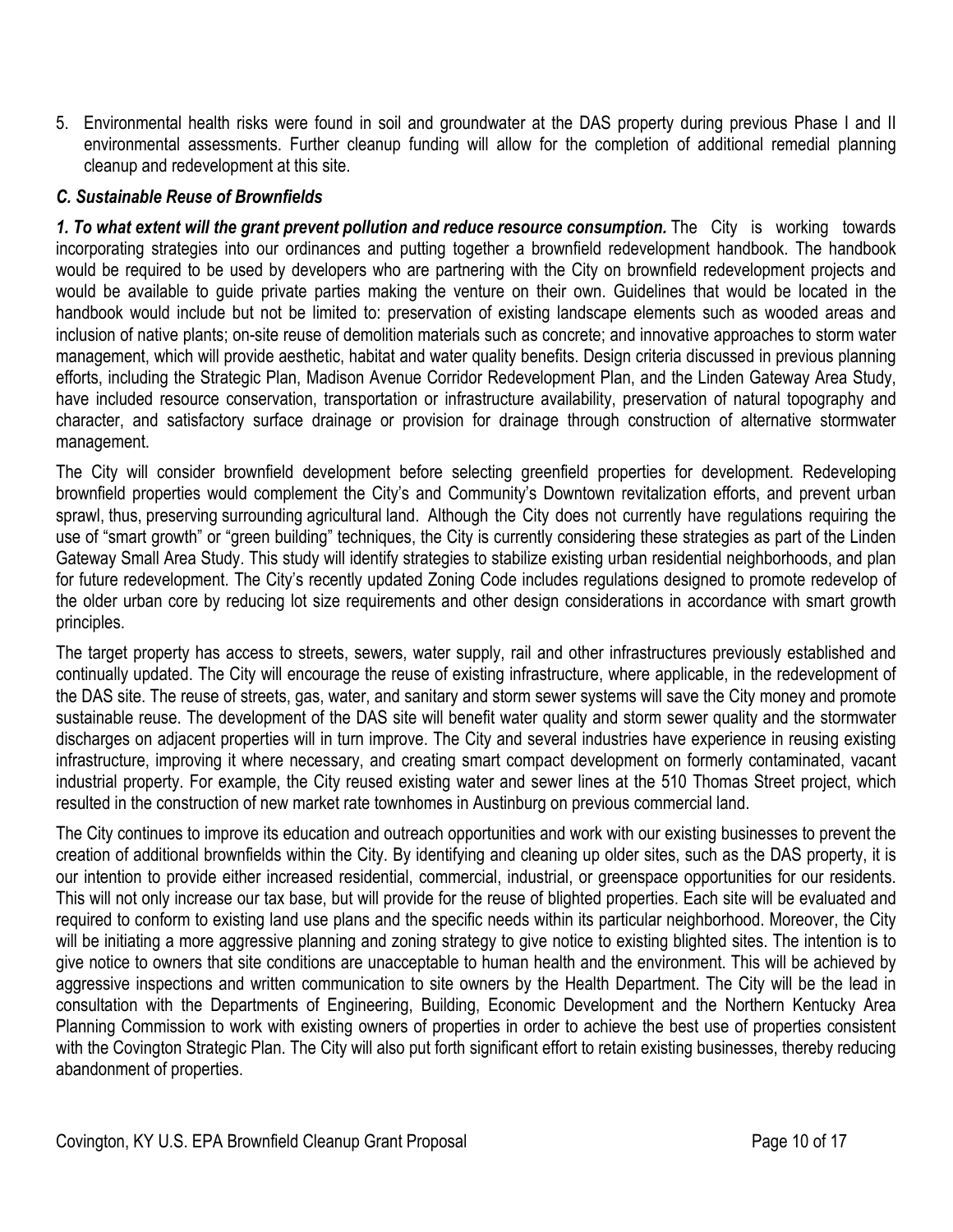2. To what extent will the grant promote economic benefits. The City of Covington's ability to secure federal funding to focus on brownfield remediation and redevelopment is essential for enabling and sustaining the growth of the local economy. With only a 2.5% payroll and 2.5% net profit revenue tax, the City relies heavily on businesses and alternative tax revenue sources in order to operate. As the population of Covington continues to grow, it is essential that business opportunities grow as well. Brownfield remediation yields an opportunity for the City to encourage new business stimulation by offering commercial, retail, greenspace, and residential opportunities that are collectively conducive to new economic investments and endeavors, thus increasing the City's revenues with additional real estate, payroll and net profit taxes.

3. To what extent will the grant promote a vibrant, equitable and healthy community. Brownfield remediation will help the City of Covington achieve goals set by its Strategic Plan. The core strategy of the plan is to interconnect neighborhoods green spaces and community gathering spaces in a manner that allows for effortless resident interaction. The plan calls for creating walkable communities tied throughout the City. By cleaning up brownfields and making way for alternative transportation systems such as walking and biking routes and trails, the City can connect the following physical assets in a unique and marketable way: neighborhoods, downtown, parks, greenspace and riverfronts, community focal points including churches and schools, art venues, cultural destinations and preservation sites, and commercial districts. One strategy identified in the City's Plan was to develop a "green beltway" of walking trails and bikeways to connect greenspace within and between neighborhoods and with other cities of Northern Kentucky. The plan calls for a working partnering with the Vision 2015 team to create a regional greenspace plan implanting multi-use trails throughout Northern Kentucky's urban core, and specifically creating a levee walking/running/biking trail along the Licking River. Brownfield remediation will also help the City achieve another one of its most sought after smart-growth goals, increased development of downtown residential dwelling. Urban dwelling offers residents the opportunities of bike-to-work, walk-to-work, and public transportation as alternatives to the traditional automobile commute. The intended goal is to offer residents and visitors a choice in regards to methods of transportation. Grant funding and the resulting brownfield remediation will directly affect the feasibility of such a vision.

# *D. Creation and/or Preservation of Greenspace/Open Space or Other Nonprofit Purpose*

The City's strategic plan strives to expand upon and improve existing greenspace. Appreciation of the City's abundant green space was a major theme throughout the planning process – people want to improve existing greenspace, build/develop additional greenspace throughout the City (including pocket parks) and connect those areas and neighborhoods with walking and biking trails. This is a critical element in creating a user friendly environment that will retain and attract residents. Active use of greenspace is an important aesthetic and environmental amenity that greatly enriches the quality of life in Covington. Greenspace improves the ecology of a neighborhood by cooling ambient air temperatures on hot summer days. In addition, use of greenspace promotes a healthy lifestyle for youth and adults. Attractive neighborhood parks can increase property values, provide a vehicle for resident participation, and connect neighborhoods to one another. Environmental remediation of brownfields will help to create additional greenspace, promote a positive image of Covington and serve as an economic stimulus.

Specific regulations, policies and programs that will be in place to assure long-term management, care or preservation were outlined in the City's Strategic Plan. The plan set a priority on working with the Project for Public Spaces to model work in other cities to create new and improve existing greenspace, and to explore new ways to generate revenue to create and maintain greenspace. The plan also discussed using lease agreements in City owned lots to ensure that community groups properly maintain their greenspace areas such as neighborhood gardens and parks. Another policy discussed is to prepare a safety and security plan for all publicly-owned greenspace. The City plans to pass ordinances that promote appropriate land uses in areas throughout the City as a result of the Plan. Neighborhood revitalization and maintaining and enhancing neighborhoods are essential to preventing future brownfields, while community planning, economic assistance, rehabilitation, and infrastructure improvements are essential to building sustainable uses of the City of Covington.

### *E. Pre-Award Community Notification*

Covington, KY U.S. EPA Brownfield Cleanup Grant Proposal **Page 11 of 17** Page 11 of 17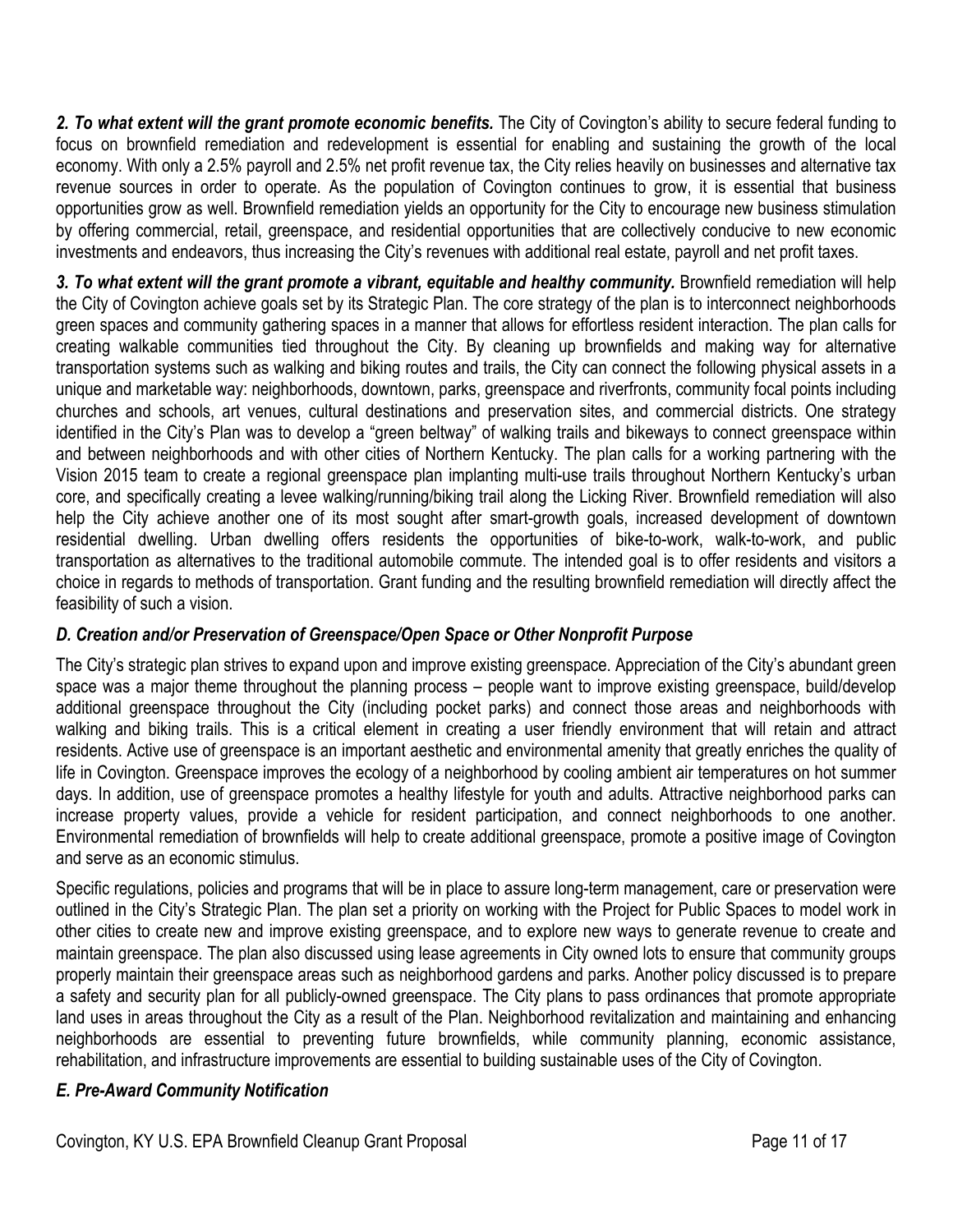*1. Describe how the targeted community was or will be notified of your proposed plans should your proposal be selected for funding.* After the City receives notice of funding, we will present an overview of our City's application for U.S. EPA grants at the Board of Commissioners in a public meeting at Commission Chambers of City Hall. A public notice of this meeting will be placed three weeks in advance in the Kentucky Post, a paper of general circulation to the residents of Covington. Attendees will be asked to provide input and comments, and a copy of the City's application will be made available to the public. Public notice will also be placed on the City's website. Prior to the submission of this grant application, a copy of the draft application was made available during a public meeting held by the Covington City Commission on October 9, where a resolution of support was passed. The City of Covington intends to conduct public meetings at major project milestones, including: 1) a kickoff meeting for the inception of the project; 2) a meeting upon the completion of remedial action plan activities; and 3) a meeting during cleanup activities. The public meetings will be announced in the paper, City website, local public access television station and local radio broadcast. Also, brochures and fact sheets will be developed and distributed to the community with utility bills. The City's website will be used to provide an overview of the brownfield program and post updates when quarterly reports are filed with U.S. EPA on project successes. The public will be encouraged to participate by submitting comments or questions.

*2. Explain why the notification method proposed above was/is the most appropriate way to reach your target community.* By including every type of media, including radio, newspaper, web, and utility bills, our notifications will reach a majority of the residents of City of Covington. It is our experience that multi-faceted means of communication is the most appropriate means to reaching the majority of the residents. As of the 2000 Census, the racial makeup of the city was 87.05% White, 10.14% African American, 0.24% Native American, 0.34% Asian, 0.03% Pacific Islander, 0.63% from other races, and 1.57% from two or more races. Hispanic or Latino of any race comprised 1.38% of the population. Based on these demographics, communication from the City will be English, which is the customary language for City communications. The City will also include updates or press releases to the local Hispanic Chamber of Commerce to accommodate Hispanic residents and will make every effort to communicate to accommodate all residents.

*3. How long of a comment period did you propose (if less than 2 business weeks please explain why)?* We propose to use a three week outreach and comment period at each of the four major milestones in the project, including: 1) a kickoff meeting for the inception of the project; 2) a meeting upon the completion of remedial action plan activities; and 3) a meeting during cleanup activities. Forms of outreach, as detailed in F.1, include newspaper and radio announcements, website announcements, utility bill mailings and public meetings.

*4. What were your plans for addressing comments received?* Comments received will be discussed openly in public meetings, or made available through the website, depending on when and where the comments are received. Every effort will be made to answer questions as quickly and directly as possible at the time they are received. Questions for which a direct and immediate response is not forthcoming will be directly addressed with the individual or group which has made the inquiry, with the intent of making each and every response available to the public. City staff will personally contact the person giving the comment (if contact information is available) to follow up on concerns they may have and to document it so it can be addressed. At a minimum, such responses will be discussed in the City meetings and recorded in the meeting minutes, which will be available to the public through the City's web site.

### *F. Ongoing Community Involvement*

*1. Discuss the plan for involving the targeted community.* Covington's plan to involve the community in cleanup decisions and reuse planning includes the continuation of its Brownfield Technical Committee. The City has an existing Brownfields Technical Committee made up of representatives from neighborhood associations, lending institutions, real estate companies, environmental consultants, institutions of higher learning and city staff. This committee was created to identify brownfields and develop brownfield redevelopment plans. The City worked diligently in conjunction with the Covington Business Council and the Northern Kentucky Chamber of Commerce to create this committee in order to promote an open dialogue with stakeholders in the community on our efforts to redevelop brownfield properties. This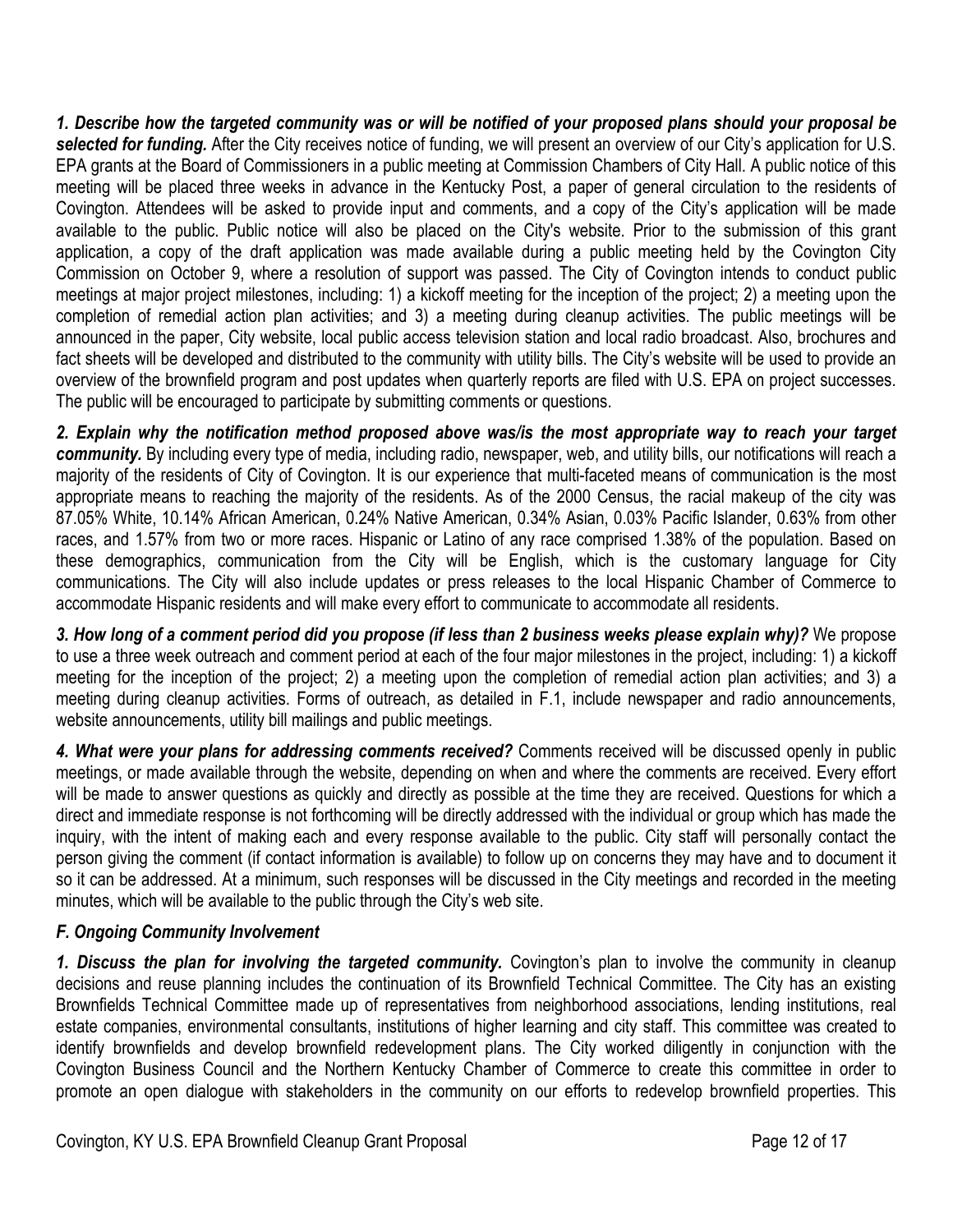Committee has been inactive for the past few years. The City will reconvene the Committee and hold regular quarterly meetings to foster public involvement in the city's efforts to remediate and revitalize brownfield sites. The Committee will also assist as needed to guide and advise City staff in the implementation of the City's Brownfields Program.

*2. Efforts and/or plans to develop partnerships.* The City has developed a group of partners under its previous U.S. EPA grant and created a brownfields partnership group, the Brownfield Technical Committee. This group has expertise in various disciplines and represents various organizations, including civic, environmental, government, private business, etc. The City has endevoured to partner with multiple private manufacturing entities and local developers on previous projects and has worked to leverage private partnership funding on brownfield redevelopment projects. The City has also met with many existing owners of brownfield properties and will continue to seek additional stakeholders as opportunities arise. Public outreach events under the grant will strive to create additional partners and assist in the planning and implementation process. The City will elicit community input throughout the grant implementation process. Our partners will provide strategic input regarding cleanup and reuse at the DAS property.

*3. Specific plans for communicating progress of the project to citizens, including plans for communicating in*  language indigenous to the community or other efforts to reach the targeted community. To communicate project progress to our residents, the City will create a link on our website for the U.S. EPA Brownfields program and will publish newsletters, fact sheets, and quarterly updates on our project accomplishments. The city will have roundtable sessions with the Technical Committee mentioned above to educate them as the project moves forward. The City will solicit their input and develop sound reuse plans based upon environmental conditions and community consensus. Project updates will also be conveyed via local and regional newspaper articles, i.e. in the Kentucky Post. The City will involve the local community in cleanup and reuse decisions by conducting public meetings at key milestones in the U.S. EPA Brownfield program. Prior to conducting these public meetings, radio and print announcements of the meetings will be made. Copies of any drafted grant or loan applications will be provided to the public for comment prior to submission to U.S. EPA. The City will provide updates on their website when each quarterly report is filed with U.S. EPA, and invite public comment and participation. Redevelopment concepts and ideas from prospective developers will be heard at City Council meetings at a stage when it would not create problematic land speculation, providing an additional forum for reuse decisions by the public.

Since Covington has also experienced a dramatic growth in Hispanics living in the City, the City will also include updates or press releases to the local Hispanic Chamber of Commerce to accommodate Hispanic residents and will make every effort to communicate to accommodate all residents. Based on demographic data obtained by the City, the majority of the City's Hispanic population resides in the northern portion of the city; with the largest percentage found in census tracts 671 and 603. We will make sure to provide notices to this area in Spanish when applicable.

*4. Provide a list of community-based organizations involved in the project***.** A list of organizations supporting the project and acting as partners in the City's implementation is provided **in the cover letter.** These organizations will provide oversight and guidance in the cleanup and planning process, participate in community involvement activities, and help to guide prioritization of tasks in sync with redevelopment opportunities. Letters of support from these organizations are also included in Attachment B.

# *G. Reduction of Threats to Human Health and the Environment*

*1. Describe how the funds will be used to identify/reduce threats to human health and the environment.* U.S. EPA brownfield cleanup grant funding has tremendous potential to reduce threats and minimize exposure to potential brownfield site contaminants. As identified under the Community Need section of this grant application, the majority of Covington residents rely on the Licking River for their drinking water supply provided by the Water District, and brownfields threaten the purity of this water supply based on the location of one of the District's water intakes located adjacent to Covington.

In addition, data from the Kentucky Department for Public Health indicates that there is an increased risk of several types of cancers and diseases in Kenton County as compared to the State of Kentucky overall. Specifically, 2002 data indicates that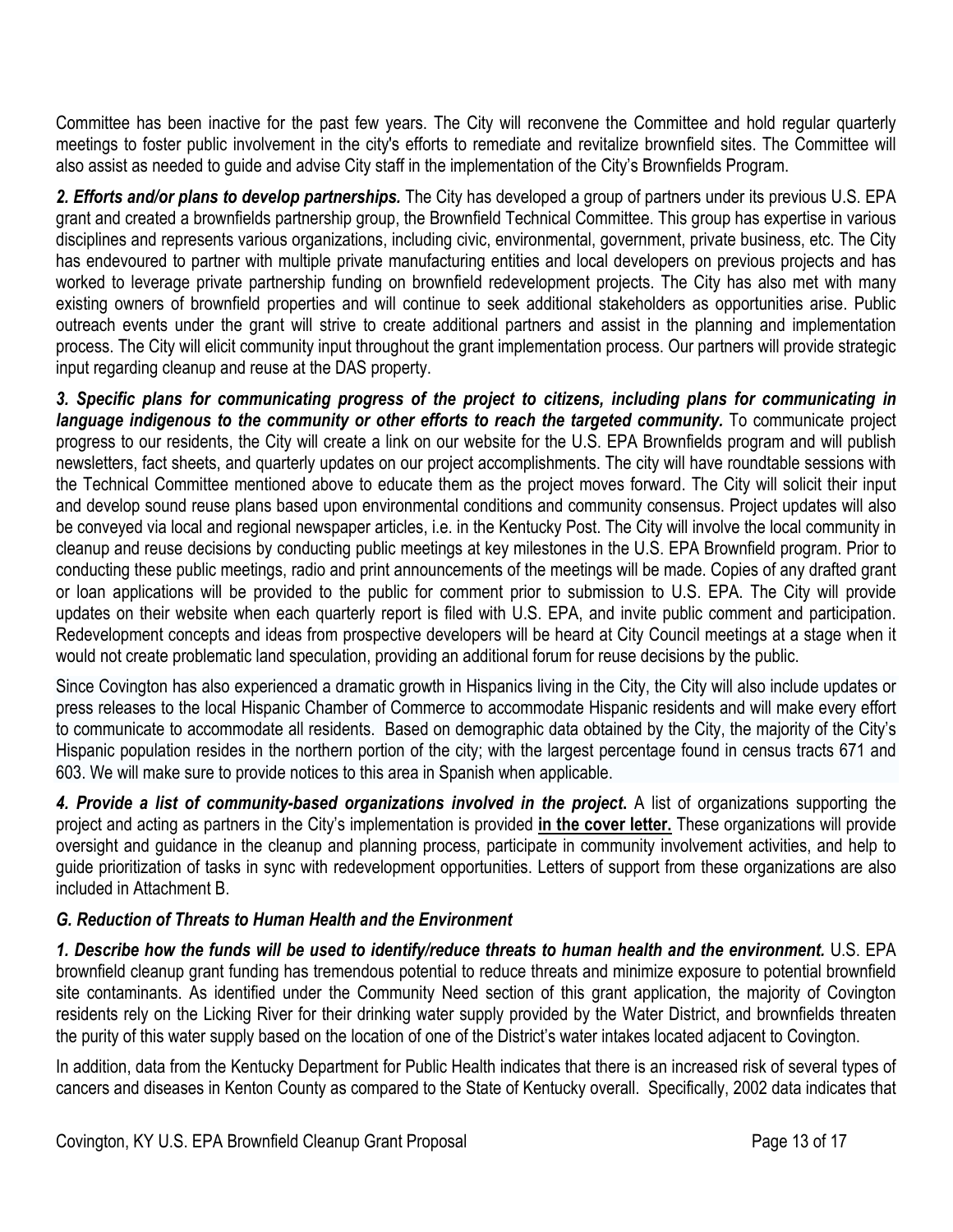residents of Kenton County have an increased risk of dying from breast cancer (27% greater incidence) and cancer in general (4% greater incidence). Furthermore, there is an 86% greater incidence of death caused by congenital malformations and deformations in Kenton County as compared to Kentucky overall. Although there are many contributing factors, the presence of brownfields may be one reason for the higher incidences of these diseases in Kenton County, due to the potential environmental impacts and pollution caused over a long history of industrial activity.

These potential environmental impacts are evident from data provided by Scorecard.org. In 1999, Kenton County was ranked among the dirtiest/worst 20% of all counties in the U.S. by Scorecard.org in terms of carbon monoxide and volatile organic compound emissions. The City was also ranked among the dirtiest/worst 30% for nitrogen oxide and sulfur dioxide emissions and was ranked among the dirtiest/worst 10% of all counties in the U.S. in terms of an average individual's added cancer and noncancer risk from hazardous air pollutants, based on EPA's most current data. The American Lung Association's State of the Air: 2007 reports that Kenton County received a poor (C) grade for high ozone days and a very poor grade (D) for particle pollution. The Clean Air Task Force ranked the diesel soot cancer risk for a resident of Kenton County as 1 in 1,939, exceeding the risk of all other air toxics combined. The risk is 516 times greater than EPA's acceptable cancer level of 1 in one million (www.catf.us/projects/diesel/). The redevelopment of central brownfield properties, such as the DAS property, rather than continued development of outlying areas will help to address these impacts, providing improved air quality by reducing vehicular travel.

Assessment work at the DAS site completed to date has identified many ongoing environmental concerns, including soils impacted with volatile organic compounds (VOCs), semi-volatile organic compounds (SVOCs), and metals, including cadmium, chromium and lead, above the U.S. EPA Region 9 PRGs. Groundwater impacts include 1, 2-timethylbenzene and naphthalene. The COCs were released into the subsurface as the result of former rail spur operations, releases from ASTs and USTs, improper chemical storage/handling, and on-site painting operations. The extent of contamination was delineated during the Phase II ESA, by the installation of 30 soil borings and 8 groundwater monitoring wells. Eleven soil samples from these borings contained concentrations of Chemicals of Concern (COCs) that exceed the Region 9 PRGs.

U.S. EPA cleanup grant funding has tremendous potential to reduce the threat posed by these site contaminants. Funds are needed for the development of a remedial action project plan and the completion of remediation activities. The remedial action plan will be develop under the guidelines of the Kentucky brownfields program and will utilize a health-risk based approach to determine appropriate cleanup levels that are protective of all identified receptors, dependent on future land end use requirements. All relevant exposure pathways and appropriate cleanup actions will be identified to assure that property users and the surrounding area do not receive exposure to contaminants above the promulgated standards. This will assure that cleanup of the target property will lower the exposure of neighboring inhabitants to contaminants that are implicated in negative health and environmental effects. Funding will ensure that remediation meets the cleanup design and will ensure that groundwater monitoring is performed to verify that impacts do not extend off-property and contamination is remediated to appropriate end-use standards.

Further, the City will be bringing information regarding the environmental and health threats of brownfields to the fore as part of the community notification process (discussed under F.1, above). Announcements and public meetings will be conducted at the inception of the project, upon the completion of remedial action plan activities, and during cleanup activities. Given the comprehensive media notification methods to be used, the extended comment period (three weeks), and the inclusion of Kentucky DEP, the Kentucky Department of Health, and City and Kenton County Health Department as grant partners, public awareness will be sufficiently raised with regard to potential environmental conditions. Raising awareness will enable public protection via limiting contact with environmental conditions, as well as serve as a basis for motivating the leverage of additional funding to further assess and/or cleanup other brownfield sites.

The potential end use of the site will significantly factor into potential cleanup activities, monitoring, and maintenance of engineering controls or institutional controls as part of redevelopment. The proposed end use of the DAS site is not yet fully known, but will likely be some combination of residential, commercial and public spaces consisting of greenspace. These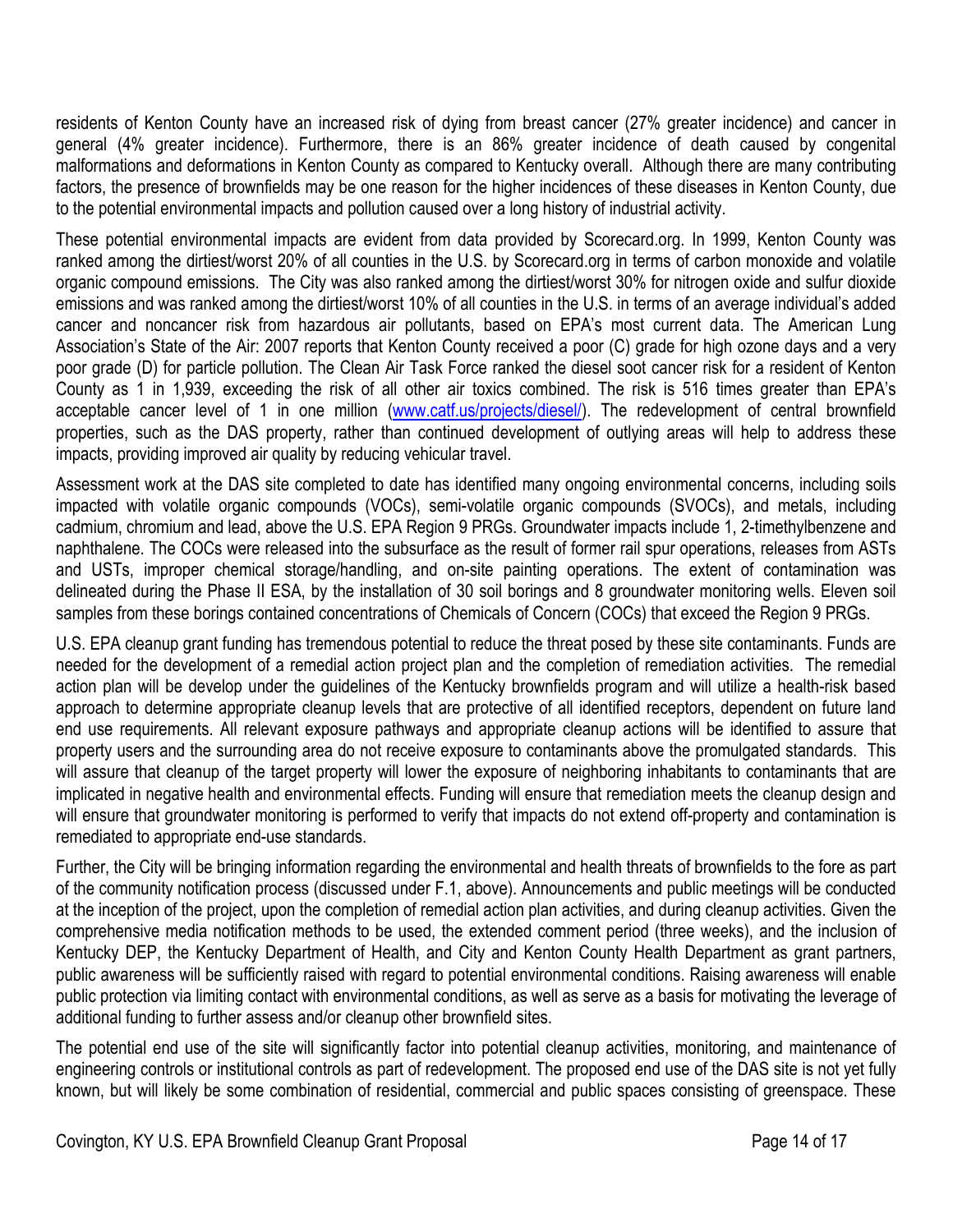proposed end uses will necessarily dictate the degree of monitoring and protection considered in redevelopment plans to ensure that relevant contaminant pathways are considered in the redevelopment. Remedial Action Plans (RAP) will address proposed corrective measures relative to contaminant pathways to ensure adequate protection of public health and the environment. Involvement of U.S. EPA and Kentucky DEP in the redevelopment decision process will necessarily occur throughout the grand funding period.

Covington has a clear need for continued U.S. EPA brownfield funding to support its fragile environment, economic distress, and evident environmental justice issues. The continuation of U.S. EPA funding for cleanup and a public outreach program that identifies potential public health threats may help to reduce exposure to those threats.

2. To what extent are you working with your local, state or tribal health agency. The City of Covington frequently coordinates and partners with the Kentucky DEP, the Kentucky Department of Health, and City and Kenton County Health Department on health issues and the protection of public health and the environment. During its previous U.S. EPA grant, the City worked with the Kentucky DEP, the Covington City Health Department and Kenton County Health Department and U.S. EPA Region IV as Phase I and II ESAs were conducted, during the development of subsurface investigation plans, and via remedial planning. The City has previously worked with Region IV and Kentucky DEP on several other brownfields projects through applications for the States Targeted Brownfields Assessment Funding. The City plans to continue these health organization partnerships during the cleanup, and redevelopment process of the DAS site to ensure the continued protection of public health. U.S. EPA and, when applicable, Kentucky DEP staff will also review environmental work plans to assure that they are adequate to identify and address public health and environmental risks. Information developed through grant implementation will be shared with the Kentucky DEP to maximize both the degree of coordination and the protection of public health and the environment. This level of coordination will ensure that public health and the environment are protected and compliance with all environmental laws is met. Remedial Action Plans will be conducted in a manner that encourages participation in the Kentucky Voluntary Environmental Remediation Program (VERP), a formalized voluntary cleanup program by which an applicant can enter into an agreed order with the Environmental and Public Protection Cabinet to obtain a covenant not to sue upon completion of an approved corrective action plan. The program includes a strong public notification and public comment requirement.

### *3. Describe the proposed cleanup plan for the site and the estimated costs to complete the cleanup.*

The following tasks will be performed to clean up the property for future reuse:

- **Prepare Remedial Action Project Plan (RAP) and Human Health Risk Assessment Report;**
- Remove approximately 400 tons of soils impacted with VOCs, SVOCs and metals from nine "hot spots" located on the property;
- **Collect confirmatory soil samples in accordance with KDEP requirements;**
- Backfill excavations and restore property ground surface;
- Install MW-9 and perform semi-annual groundwater sampling for three years;
- Prepare semi-annual status reports for submittal to KDEP; and
- Prepare Remedial Action Closure Certification Report.

The estimated clean-up cost for the soil remediation and groundwater monitoring is \$240,000, as detailed in the Project Budget (Section A).

### *H. Leveraging of Additional Resources*

*1. Identify the funds that the City has committed or will commit to meet the cleanup/redevelopment needs not met through this grant.* Covington has committed in-kind resources of its Economic Development Specialist, Beth Robinson, as Project Manager for the grant. She will dedicate 20% of her time to brownfields-related issues. This is a value of \$12,400 per year. The City will leverage the use of its office equipment and supplies to carry out this grant as well. Staff from other City Departments, including the City Manager, Assistant City Manager, City Solicitor, Finance Director, Economic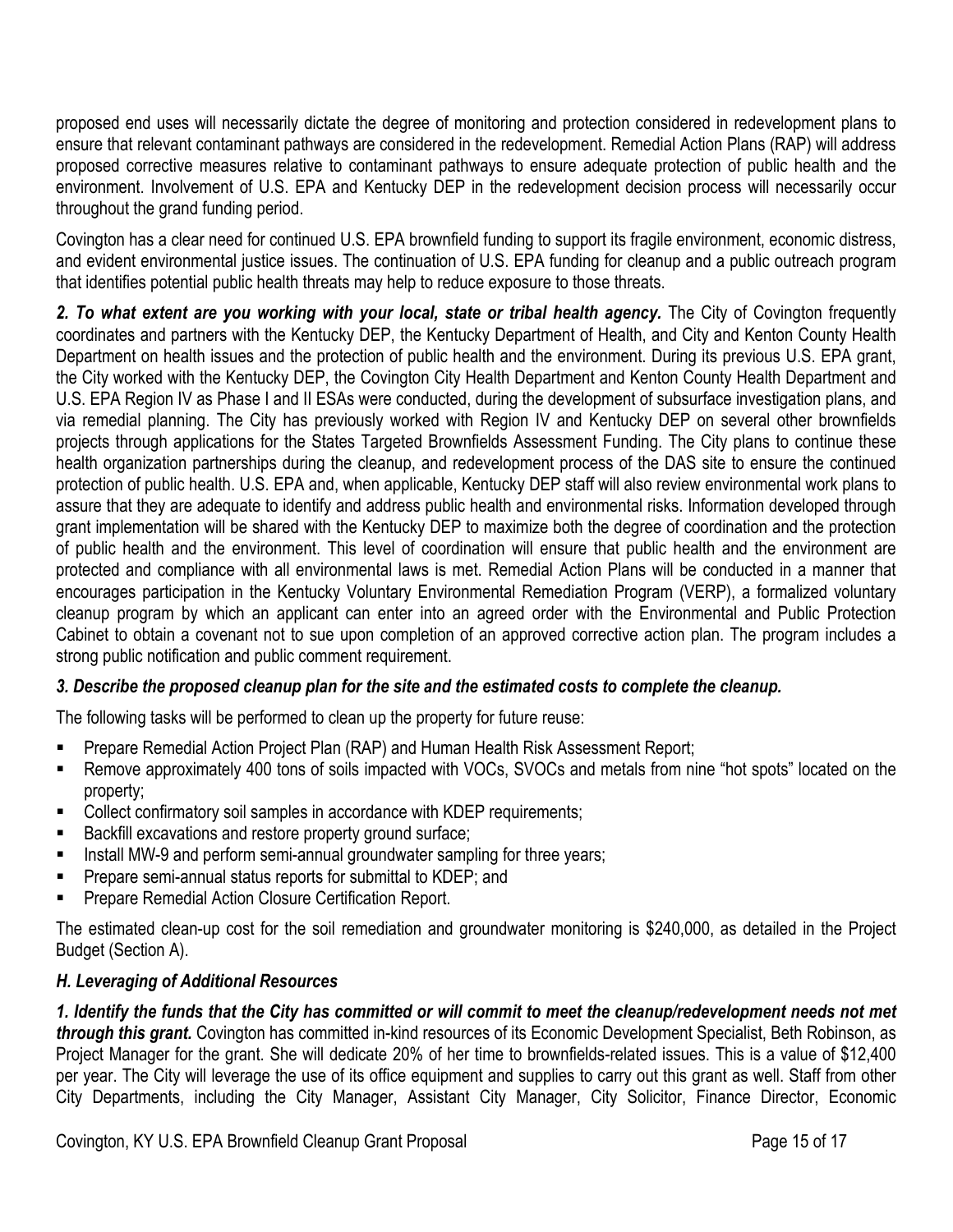Development Director and the Director of Housing, will assist the Project Manager to dedicate any time and manpower needed to ensure the successful implementation of the grant. The City intends to apply for additional grant funding as necessary and work with private redevelopment partners for additional stages of cleanup and other redevelopment needs. Further, the City will consider the use of Tax Increment Financing (TIF), Historic Tax Credits, public infrastructure funds and other tax credits to try to supplement funds where needed.

*2. Demonstrate your ability to leverage funds. Describe all other funding sources that will be committed or that you are pursing to fill funding gaps.* With the \$200,000 in brownfield assessment grant monies received in 2000, many important achievements have been made to reduce the number of brownfield sites throughout the City. More than 30 properties have been assessed and are in need of further environmental reports to prepare them for cleanup. Out of those 30 properties, there have been a total of 13 sites which have been completely assessed and are awaiting cleanup, including the DAS site. During the initial assessment of the sites, it was also found that several did not require cleanup and were ready to be developed.

With the initial assessment grant, the number of site cleanups has risen from absolutely no cleanups to three. More than 15 jobs have been created, and more than \$12 million in redevelopment and construction dollars have been leveraged for these cleanups. However, with only three sites cleaned up, there are many more sites that need much more work.

To date the City has utilized in excess of \$250,000 for City brownfield redevelopment efforts. Specifically, we have received \$200,000 from U.S. EPA for assessment funds in 2000 and have leveraged over \$50,000 to supplement brownfield projects. The City understands that it may need additional funds to complete cleanup and redevelopment of the DAS property. Currently, the Commonwealth of Kentucky does not have a state funding resource to assist with the cleanup, demolition and redevelopment of brownfield projects. The City intends to seek any additional grant funding that may be available from the federal level, including the U.S. EPA cleanup and revolving loan fund grants as well as U.S. Department of Justice, HUD and or BEDI grants that might be applicable to help fill funding gaps, and will also reach out to private developers. On previous projects, we have helped to leverage over \$12.0 million in private funding. The City commits to providing all of its staff time on the project as an in-kind match to the implementation of the project, including the commitment of 20% of the time of the Project Manager to the project.

# *I. Programmatic Capability*

*1. Demonstrate your ability to manage this grant and oversee all phases of work under this grant.* The City of Covington has previously implemented one \$200,000 U.S. EPA Assessment grant and worked with the Kentucky DEP and U.S. EPA Region IV on brownfield projects. The grant will be overseen by Beth Robinson, a member of the City's Economic Development staff, a certified economic development professional (National Development Council (NDC), 1992) with over 16 years of public sector financing and neighborhood redevelopment experience. Ms. Robinson will devote up to 20% of her time to management of the program. In addition, other City staff members have worked on previous brownfield and redevelopment projects, including the City Manager, Assistant City Manager, City Solicitor, Finance Director, Economic Development Director and the Director of Housing. In addition, we will look to members of our Brownfield Technical Committee to support the project and have also developed a strong relationship with local Kentucky DEP staff members, U.S. EPA staff members, and local environmental engineering consultants and certified professionals which we can readily access for needed information and guidance.

Our experience includes management and implementation of **\$9,998,152** in Federal funds (amount as included on the City's last audited financial statement). The source of these federal funds includes the Section 8 Rental Certificate Program, Community Development Block Grant, Emergency Shelter Grants, and the HOME Program, all from the Department of Housing and Urban Development. The City also has received federal funds pursuant to the Intermodal Surface Transportation Efficiency Act, Local Law Enforcement Block Grant, and Kentucky DEP Brownfield Grant.